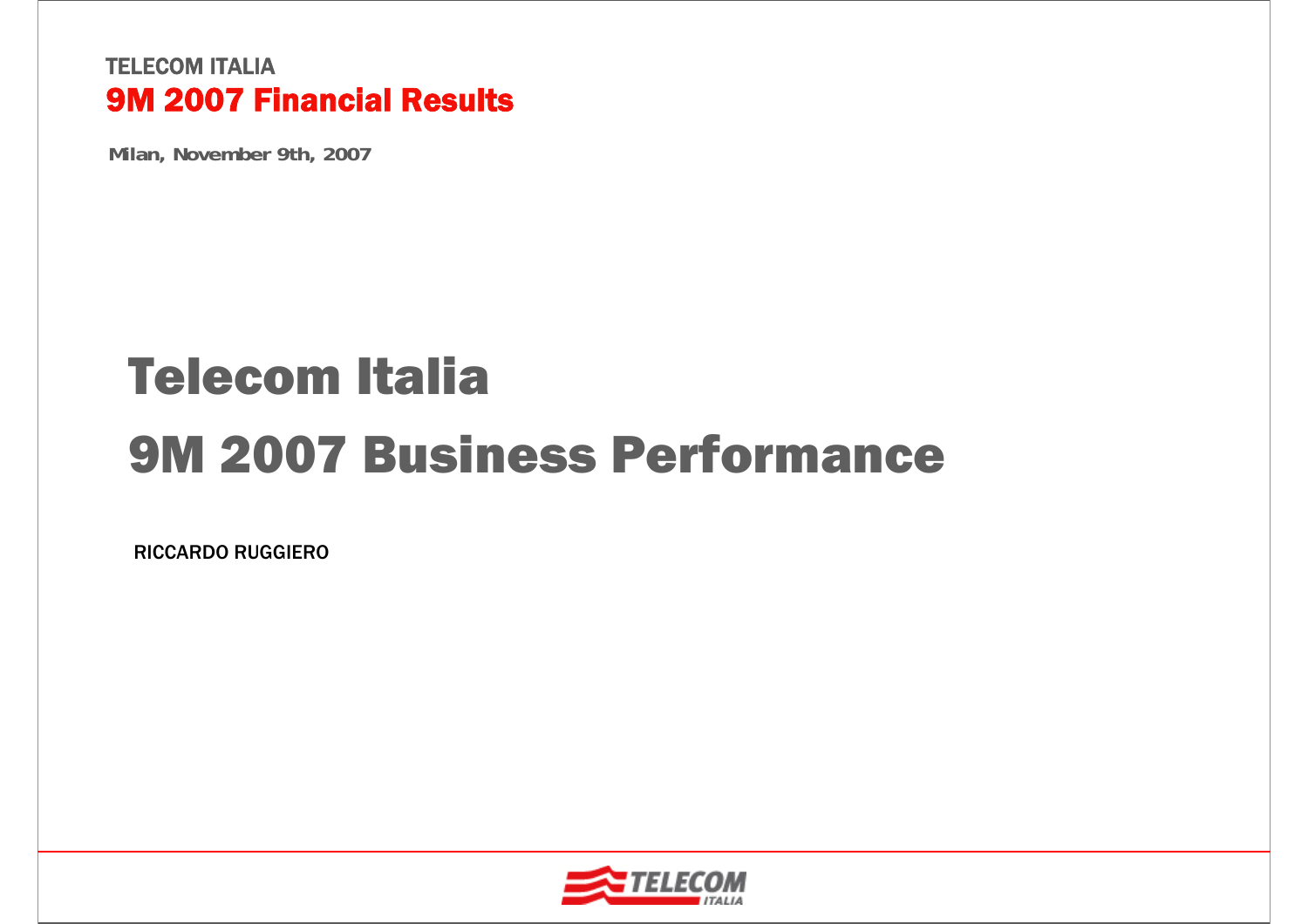# Agenda

9M 2007 business performance:

- Domestic
- European BroadBand
- TIM Brasil
- ▶ Appendix

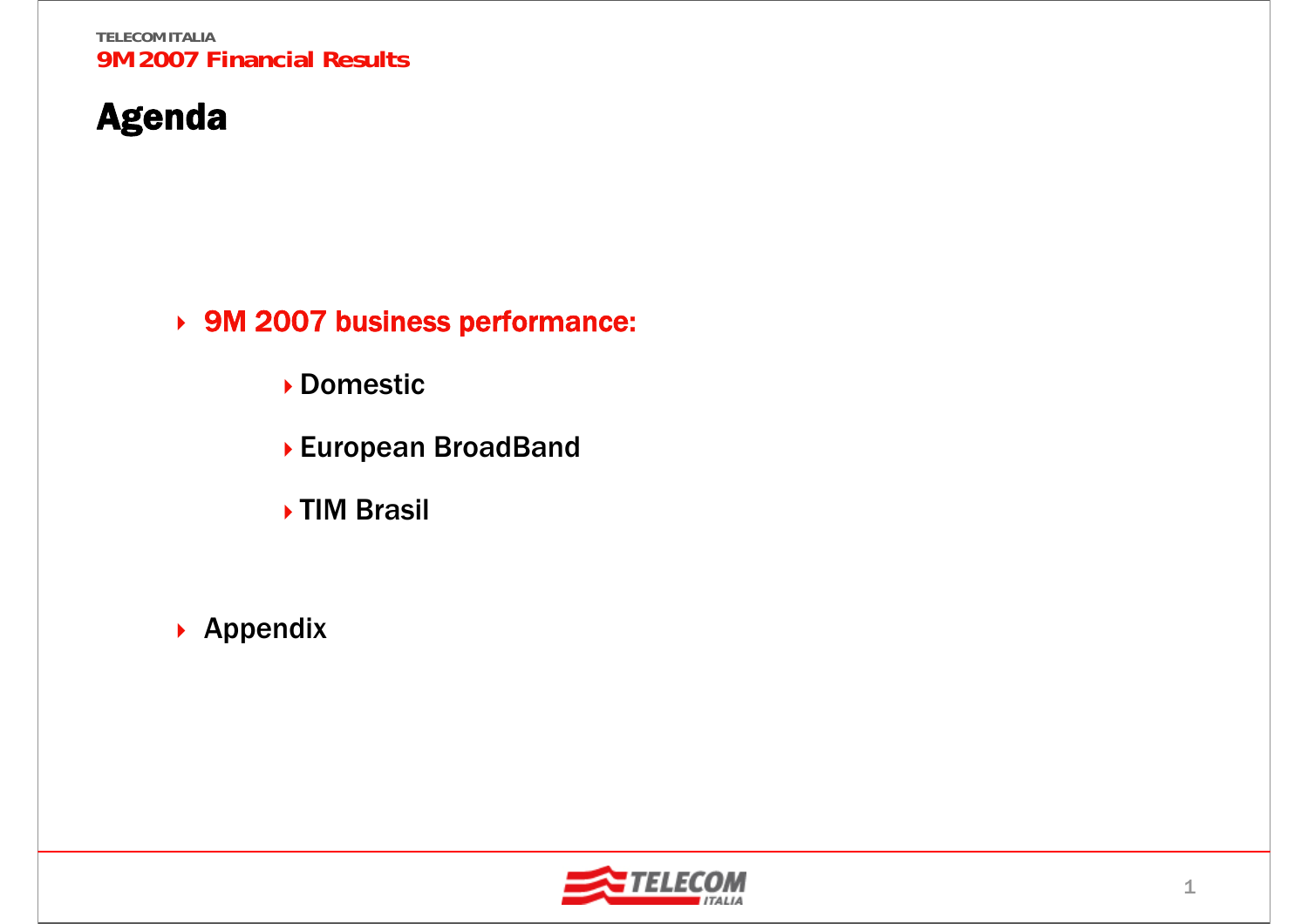### 9M07 Results on the way to full-year 2007 targets

| € MIn, % |                                             | <b>9M 2007</b><br>$\Delta$ % YoY<br><b>Organic</b> |                              | 2007<br><b>Organic</b><br><b>Target</b> |                                      |
|----------|---------------------------------------------|----------------------------------------------------|------------------------------|-----------------------------------------|--------------------------------------|
|          | <b>TI Group</b>                             |                                                    | Excl. NNG*                   |                                         |                                      |
|          | <b>Revenues</b>                             | $-0.7%$                                            | $+1.0%$                      | $+1\%/+2\%$                             |                                      |
|          | % EBITDA Margin                             | $-1.2$ pp                                          |                              | $-2.5/-2.0$ pp                          |                                      |
|          | <b>Domestic</b>                             |                                                    | Excl. NNG*                   |                                         |                                      |
|          | <b>Revenues</b>                             | $-5.7%$                                            | $-3.8%$                      | $-3.5\%/ -2.5\%$                        |                                      |
|          | <b>Fixed</b>                                | $-7.4%$                                            | $-4.5%$                      | $-3.5\%/ -2.5\%$                        |                                      |
|          | <b>Mobile</b>                               | $-1.8%$                                            |                              | $-3.0\%/ -2.0\%$                        |                                      |
|          | % EBITDA Margin                             | $-1.1$ pp                                          |                              | $-2.0/-1.5$ pp                          |                                      |
|          | <b>European BroadBand (reported values)</b> |                                                    |                              |                                         |                                      |
|          | Revenues (abs)                              | $\sim$ 1,1 Bln $\epsilon$                          |                              | $\sim$ 1,6 Bln $\epsilon$               |                                      |
|          | % EBITDA Margin (abs)                       | 14.6%                                              |                              | >14%                                    |                                      |
|          | <b>TIM Brasil</b>                           |                                                    | <b>Excl. Bill &amp; Keep</b> |                                         |                                      |
|          | <b>Revenues</b>                             | $+27.6%$                                           | $+16.2%$                     | >15%                                    | $\triangleright$ >10% Target FY 2007 |
|          | % EBITDA Margin (abs)                       | 22.9%                                              |                              | $~23\%$                                 | Excl. Bill & Keep                    |

\* Excluding change in accounting for Non Geographic Numbers (-373 mln € in 2006); In accordance with AGCOM deliberation 417/06/CONS, starting January 1st 2007, Telecom Italia invoices services rendered by OLO on NNG while does not assume credit risks. These services, since January 1st are thus no longer recorded for as revenues and costs in Telecom Italia accounts

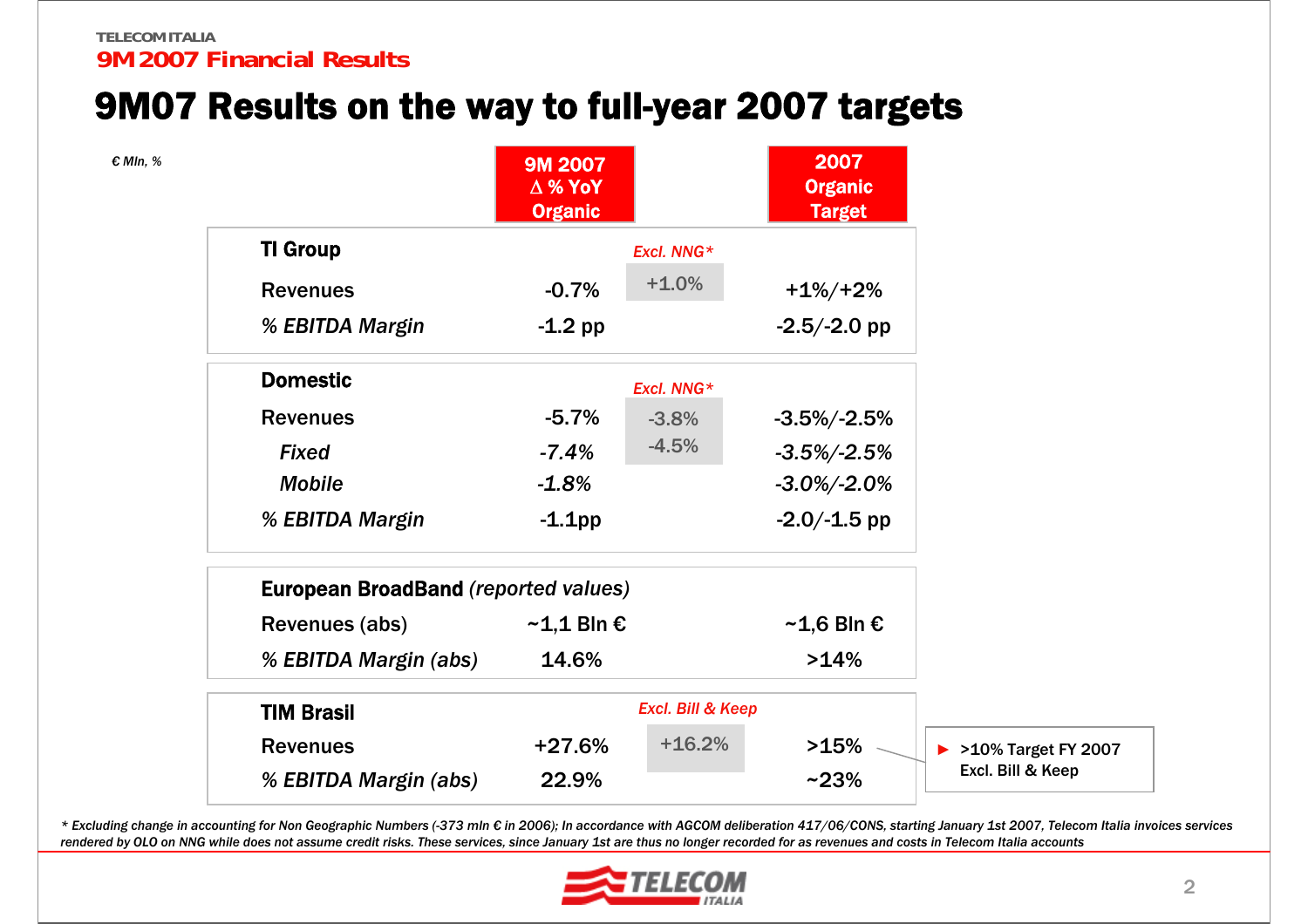# Discontinuities impact on TI Group performance

*Organic data; € Mln, %*



*Telecom Italia invoices services rendered by OLO on NNG while does not assume credit risks. These services, since January 1st are thus no longer recorded for as revenues and costs in Telecom Italia accounts*

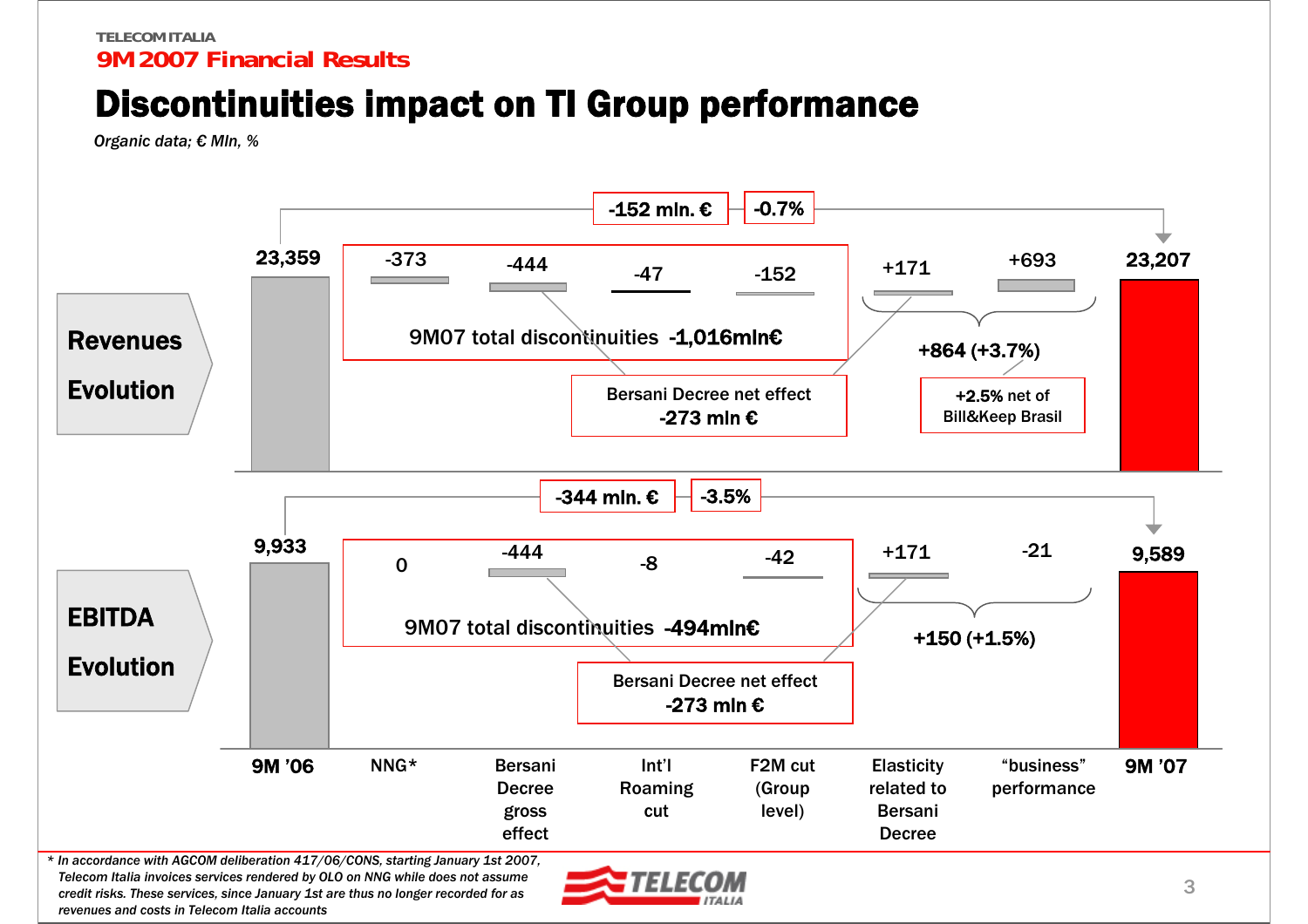# Agenda

9M 2007 business performance:

Domestic

- European BroadBand
- TIM Brasil
- ▶ Appendix

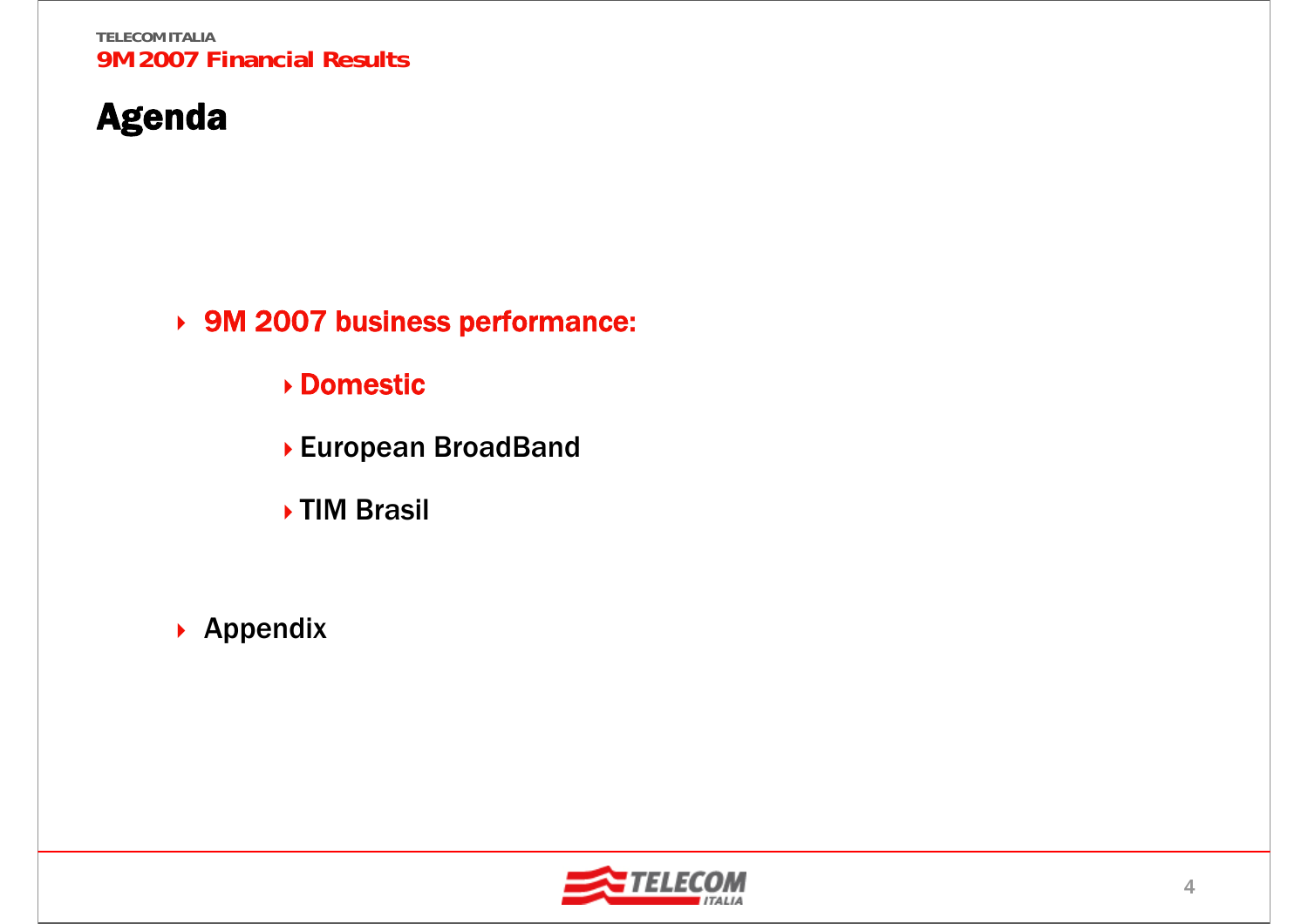### Domestic: Main Results 9M '07 vs 9M '06

*€ Mln, %*

| VIII, 70        |               |        | <b>Reported Data</b> |            |               | <b>Organic Data</b> |              |                          | -3.8% excluding<br>change in<br>accounting for                     |
|-----------------|---------------|--------|----------------------|------------|---------------|---------------------|--------------|--------------------------|--------------------------------------------------------------------|
|                 | <b>9M'07</b>  | 9M '06 | $\Delta$ Abs         | $\Delta$ % | <b>9M '07</b> | 9M '06              | $\Delta$ Abs | $\Delta$ %               | <b>Non Geographic</b><br>Numbers* (-373<br>mln $\epsilon$ in 2006) |
| <b>Revenues</b> | 18,108 19,223 |        | $-1,115$             | $-5.8%$    | 18,108        | 19,196              | $-1,088$     | $-5.7%$                  | -4.5% excluding                                                    |
| of which fixed  | 11,748        | 12,707 | $-959$               | $-7.5%$    | 11,748        | 12,680              | $-932$       | -7.4% $\scriptstyle\sim$ | change in                                                          |
| of which mobile | 7,429         | 7,565  | $-136$               | $-1.8%$    | 7,429         | 7,565               | $-136$       | $-1.8$                   | accounting for<br><b>Non Geographic</b><br>Numbers* (-373          |
| <b>EBITDA</b>   | 8,440         | 9,220  | $-780$               | $-8.5%$    | 8,590         | 9,304               | $-714$       | $-7.7%$                  | mln $\epsilon$ in 2006)                                            |
| % on revenues   | 46.6%         | 48.0%  | $-1.4$ p.p.          |            | 47.4%         | 48.5%               | $-1.1$ p.p.  |                          |                                                                    |
| <b>EBIT</b>     | 5,184         | 5,883  | $-699$               | $-11.9%$   | 5,323         | 5,853               | $-530$       | $-9.1%$                  |                                                                    |
| % on revenues   | 28.6%         | 30.6%  | $-2.0 p.p.$          |            | 29.4%         | 30.5%               | $-1.1p.p.$   |                          |                                                                    |
| <b>CAPEX</b>    | 2,817         | 2,615  | 202                  | 7.7%       |               |                     |              |                          |                                                                    |
| % on revenues   | 15.6%         | 13.6%  | 2.0p.p.              |            |               |                     |              |                          |                                                                    |

*\* In accordance with AGCOM deliberation 417/06/CONS, starting January 1st 2007, Telecom Italia invoices services rendered by OLO on NNG while does not assume credit risks. These services, since January 1st are thus no longer recorded for as revenues and costs in Telecom Italia accounts*

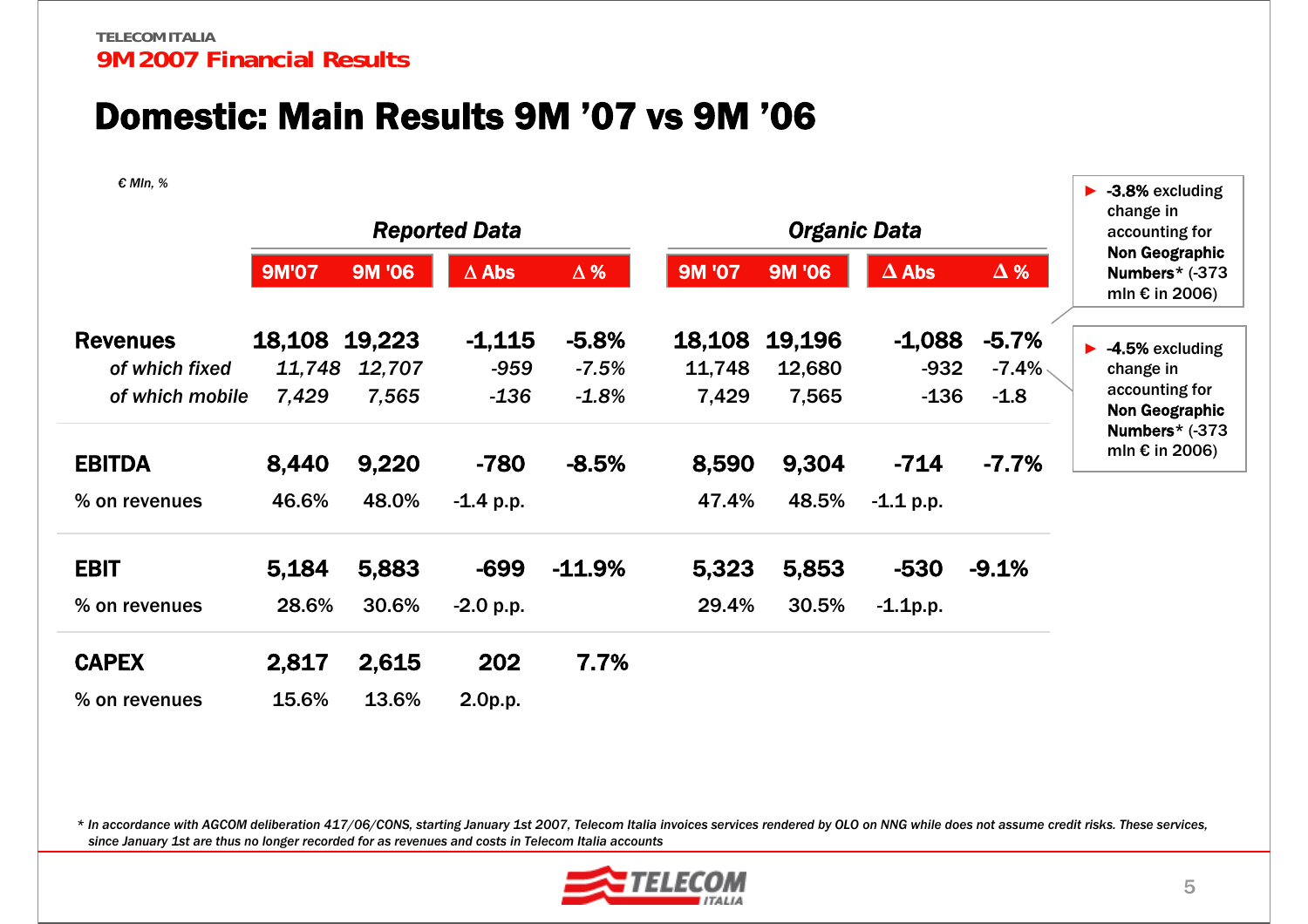### Domestic Business Highlights: Revenue mix improvement…..

#### Wireline: solid performance of profitable businesses

|                                                          |                                          | <b>40'06</b> | <b>10'07</b> | <b>20 '07</b> | <b>30 '07</b> |
|----------------------------------------------------------|------------------------------------------|--------------|--------------|---------------|---------------|
| • Valuable growth strategy on BroadBand                  | <b>BB VOIP CB</b>                        | 359          | 549          | 924           | 1.099         |
|                                                          | <b>BB Revenues (YoY %)</b>               | 8.9%         | 10.5%        | 9.5%          | 12.8%         |
| • Successful strategy in defending "Core"                | <b>Quarterly line loss</b>               | $-452$       | -421         | $-316$        | $-234$        |
| <b>Business</b>                                          | TI M/S on Traffic<br>volume $(\%)$       | 71.9%        | 71.4%        | 71.5%         | 71.7%         |
| • Continuous focus on Top Clients and ICT<br>development | <b>Business Data revenues</b><br>(YoY% ) | $-19.4%$     | $-11.4%$     | 0.5%          | $-1.4%$       |

#### Mobile: volume and value strategy in progress

|                                                      | <b>40 '06</b> | <b>10'07</b> |        | <b>30 '07</b> |
|------------------------------------------------------|---------------|--------------|--------|---------------|
| Service revenues*<br>(YoY %)                         | 3.8%          | 3.8%         | 6.5%   | 5.3%          |
| % VAS on Service Rev.                                | 17.9%         | 19.8%        | 20.0%  | 20.6%         |
| <b>Browsing Revenues (YoY %)</b>                     | 31.3%         | 46.4%        | 48.9%  | 55.7%         |
| % Post-paid on TIM CB                                | 13.0%         | 13.3%        | 14.1%  | 14.3%         |
| <b>UMTS CB increase</b><br>(quarterly net adds '000) | $+314$        | $+460$       | $+491$ | $+581$        |
|                                                      |               |              |        | <b>20 '07</b> |

*\* Service revenues growth net of discontinuities (Bersani Decree net effect, Int'l Roaming and F2M termination cut)*

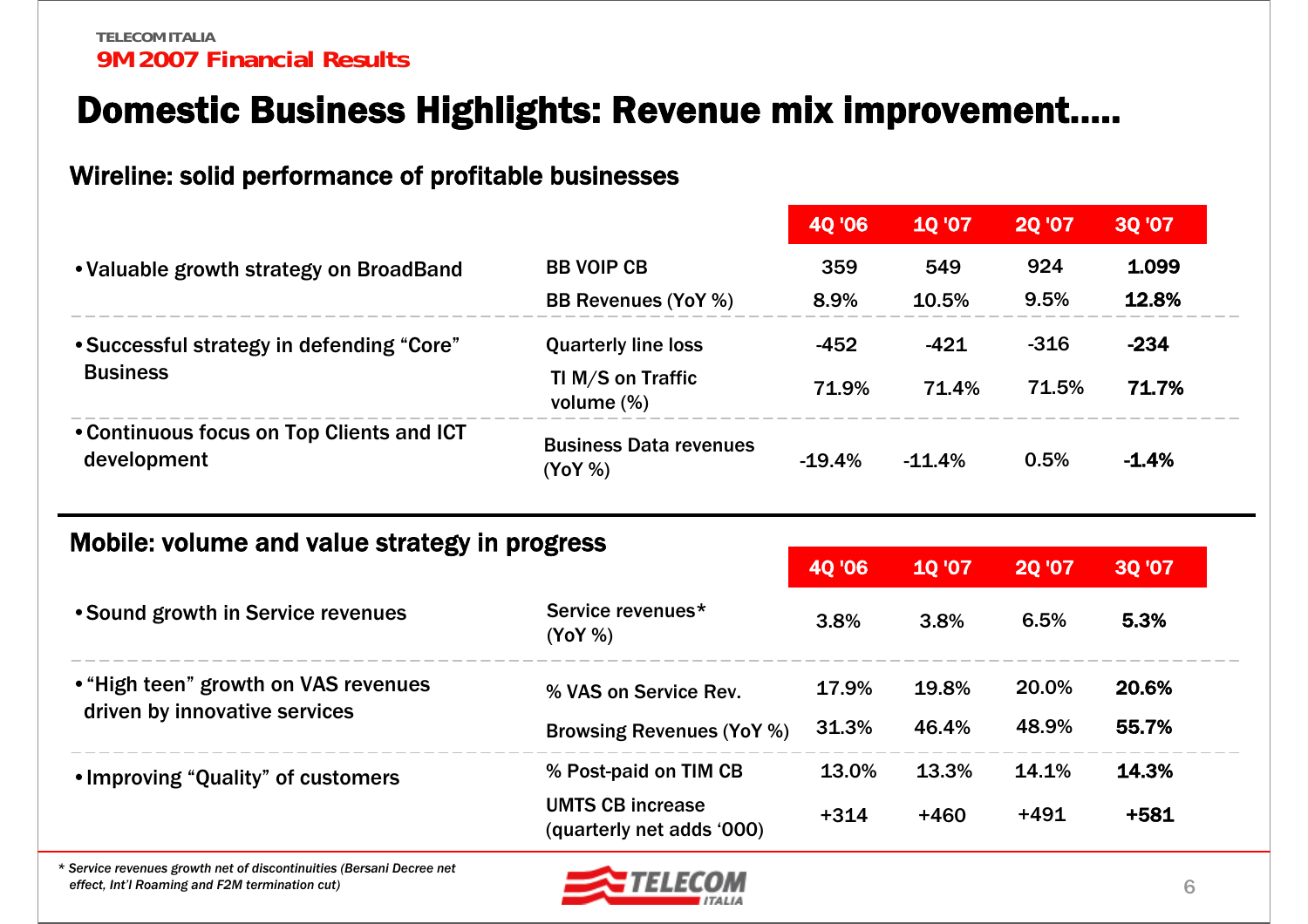### ….with a positive impact on domestic profitability

*€ Mln, %*



\* Bersani Decree net effect (30mln € IQ '07, 133mln € 2Q '07, 110mln 3Q '07), Int'l Roaming (8mln 3Q '07) and F2M termination cut (17mln € in 1Q '07, 11mln in 2Q '07, 14mln 3Q '07)

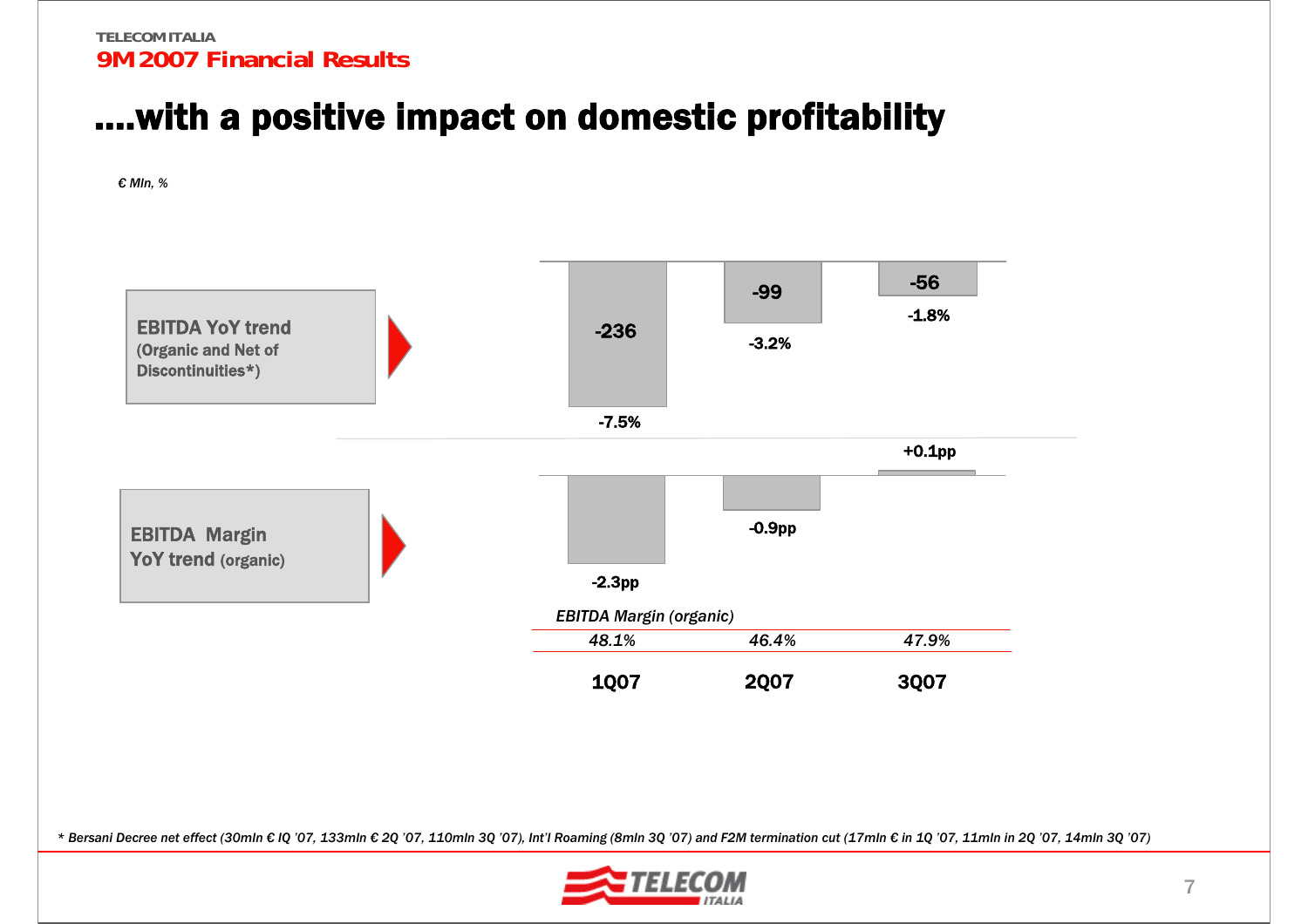# Agenda

9M 2007 business performance:

Domestic

- Fixed business performance
- ▶ Mobile business performance
- ▶ Cost Analysis
- European BroadBand
- TIM Brasil

▶ Appendix

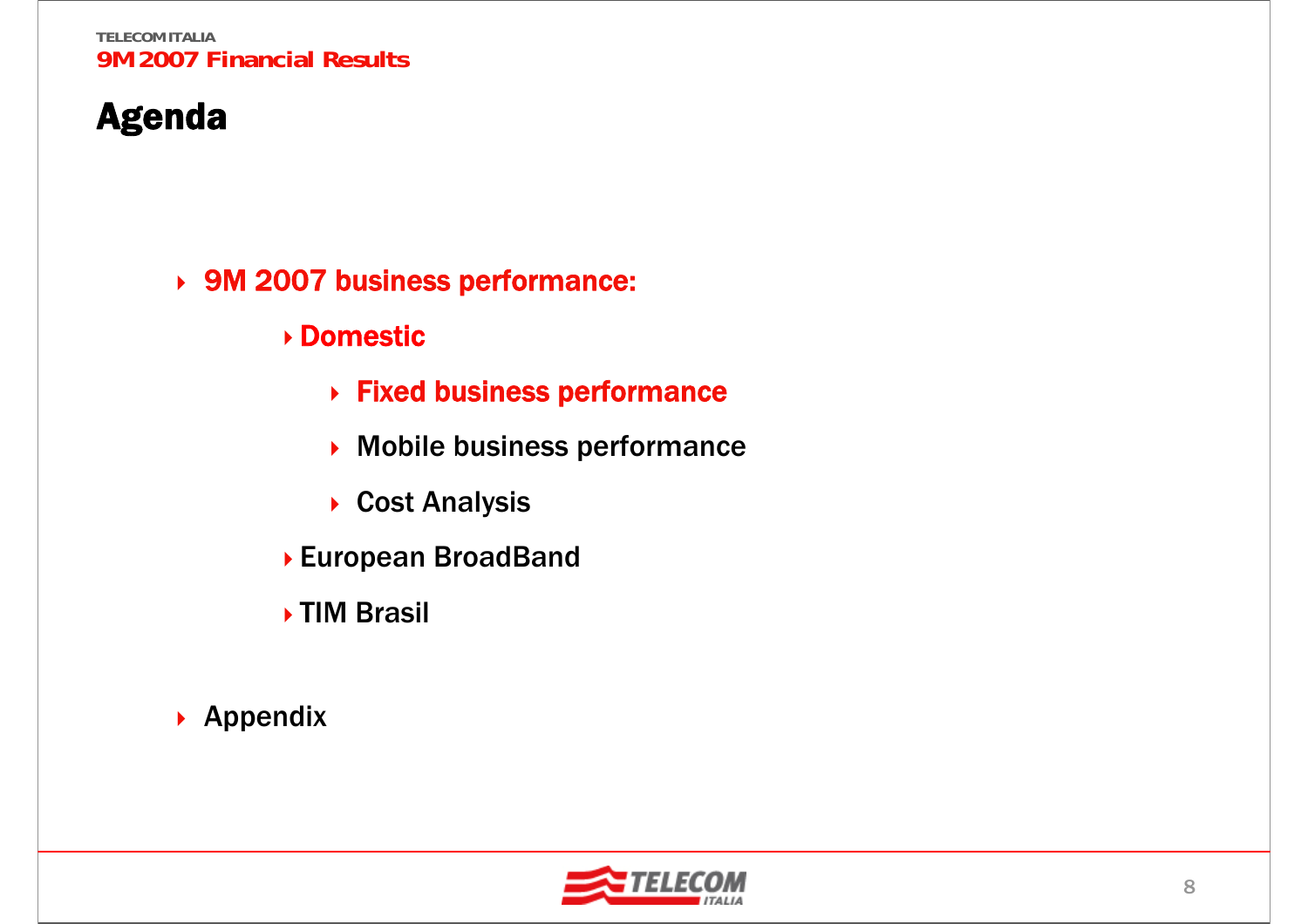

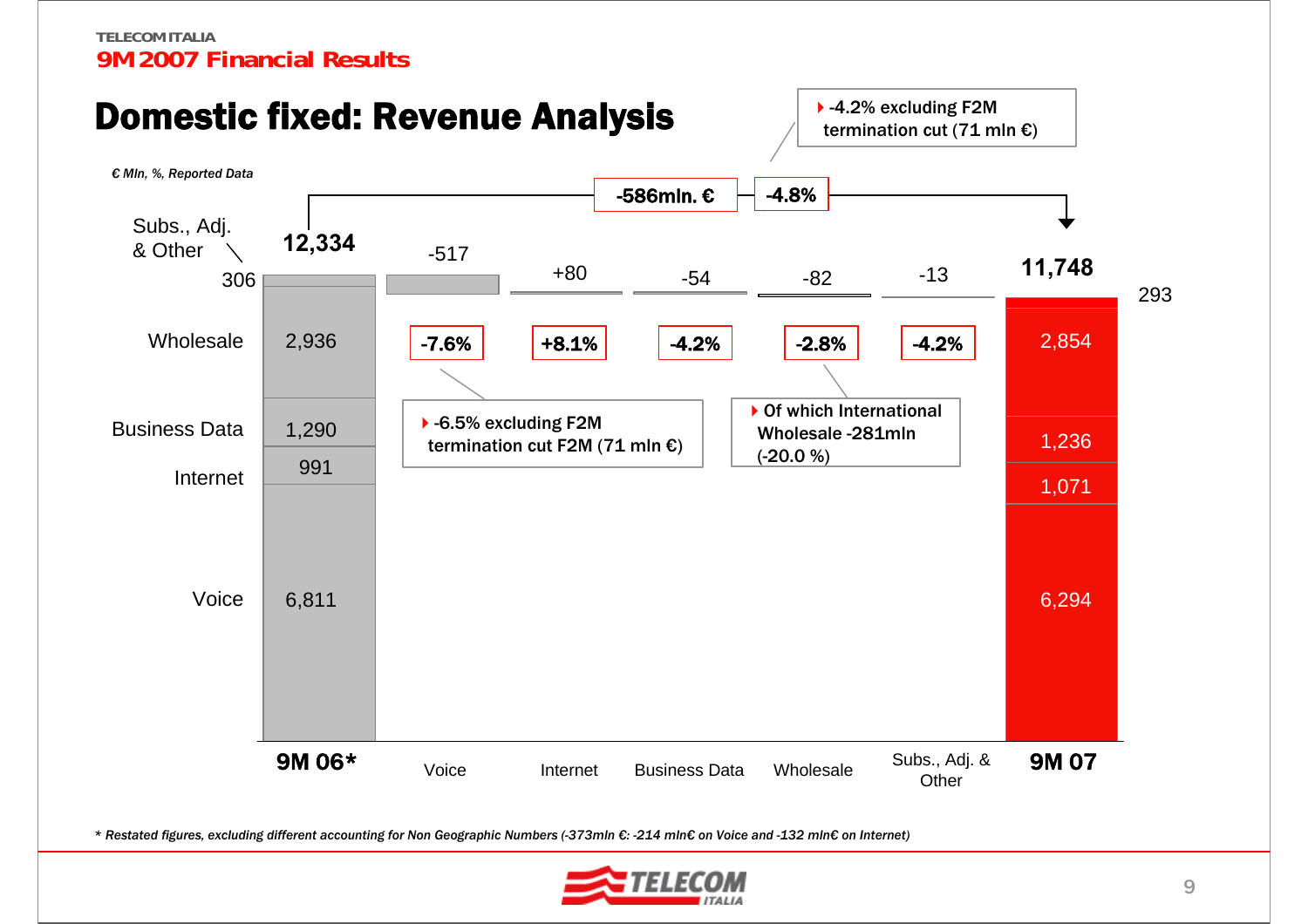### Domestic fixed: Retail\* Revenues trend improvement



*\* Voice + Internet + Business Data revenues*

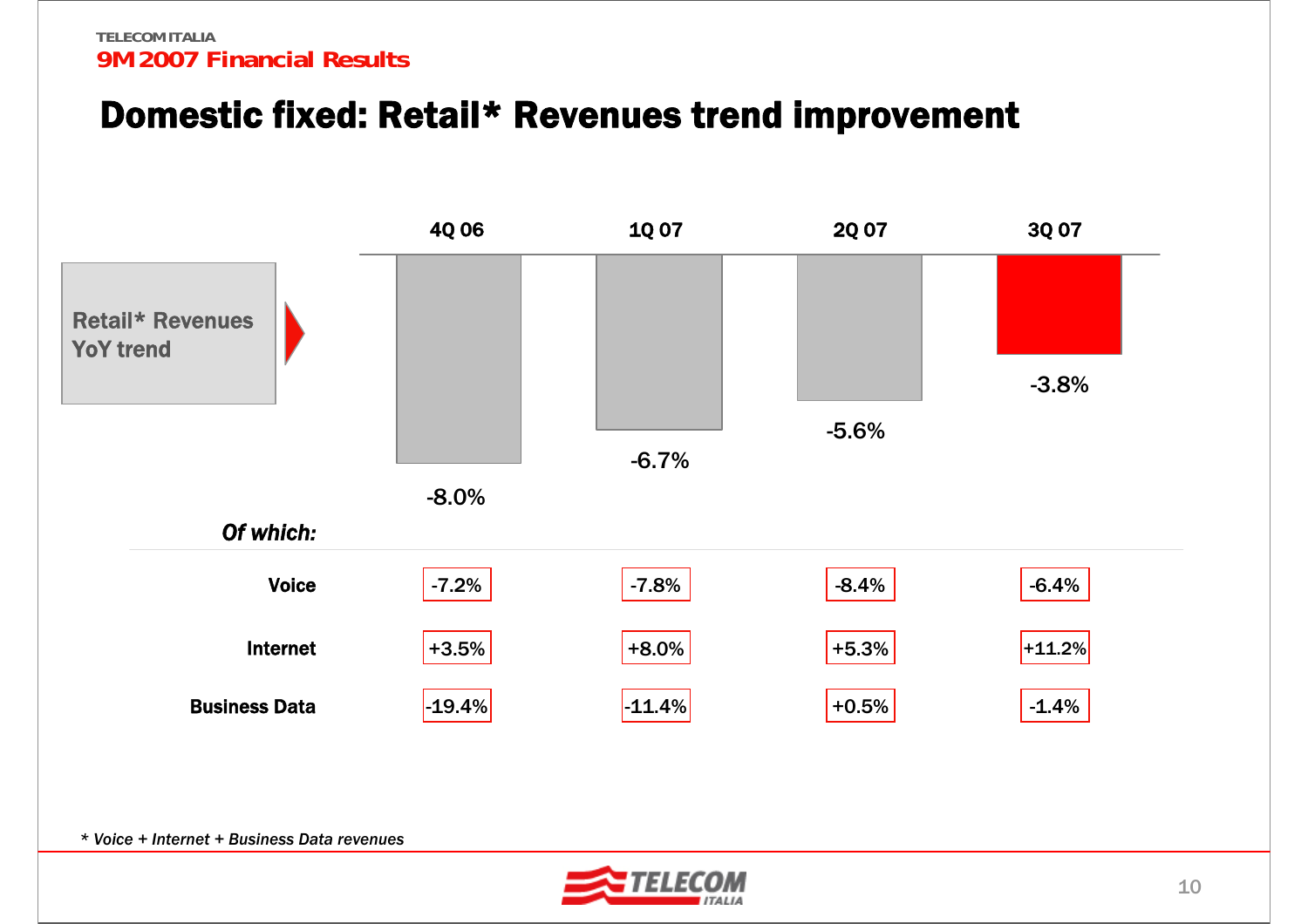### Domestic fixed: Voice Revenues

*€ Mln, %, Reported Data*



*\*Restated figures, excluding different accounting for Non Geographic Numbers (-241 mln €: -27 mln € on Traffic and -214mln € on Voice VAS)*

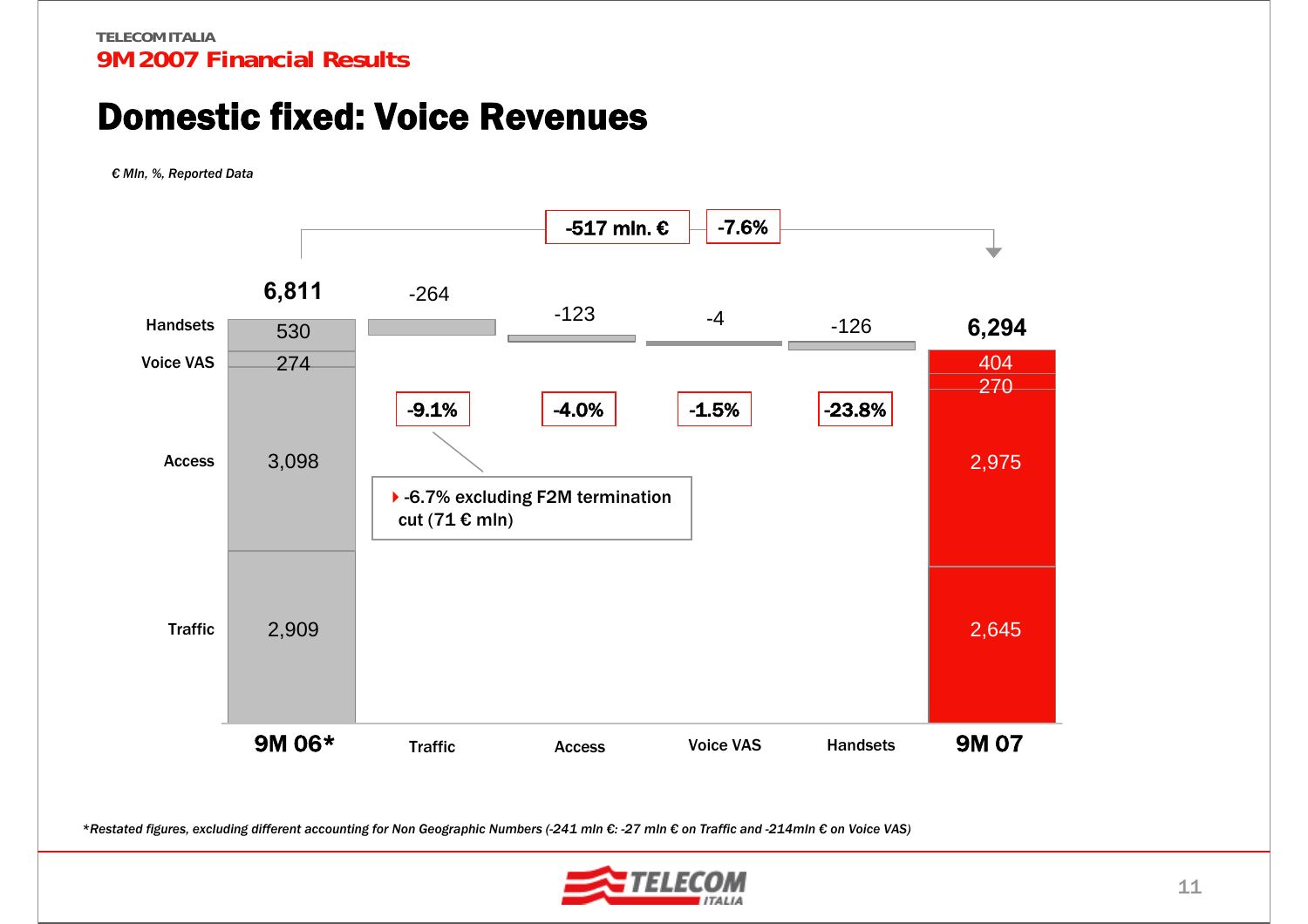### Domestic fixed: Voice Traffic Performance



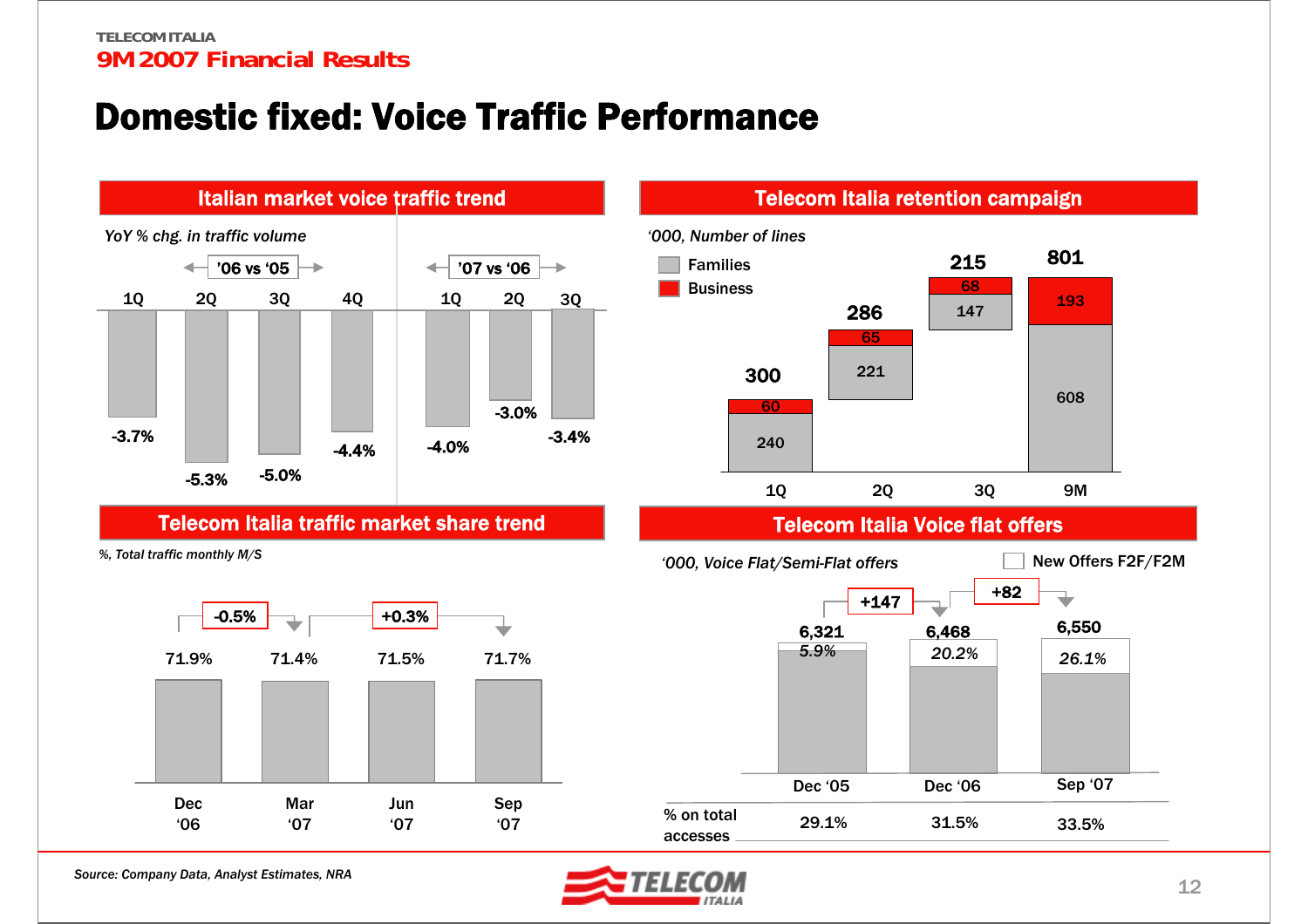### Domestic fixed: Internet Revenues

*€ Mln, %, Reported Data*



*\* Restated figures, excluding change in accounting for Non Geographic Numbers (-132 mln € on narrowband)*

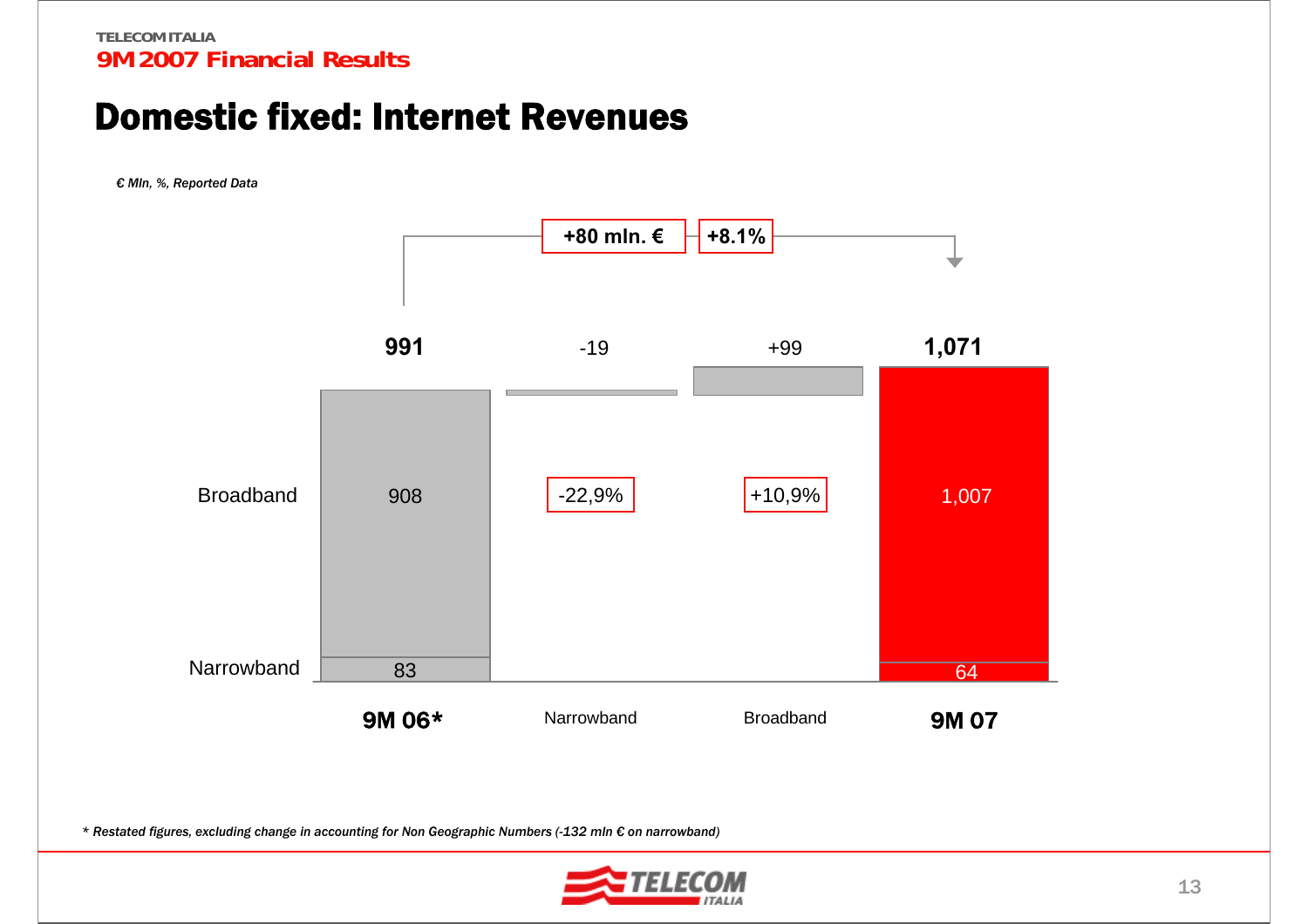### Domestic BroadBand: Portfolio Evolution

| <b>BroadBand Portfolio</b> |                |                |                |                                                  |                                            |  |  |  |  |  |  |  |
|----------------------------|----------------|----------------|----------------|--------------------------------------------------|--------------------------------------------|--|--|--|--|--|--|--|
| '000 Access lines          |                |                |                |                                                  |                                            |  |  |  |  |  |  |  |
|                            | <b>Dec '05</b> | <b>Dec '06</b> | <b>Sep '07</b> | $\Delta$ Dec06<br><b>VS</b><br>Dec <sub>05</sub> | $\Delta$ 9M07<br><b>VS</b><br><b>EoY06</b> |  |  |  |  |  |  |  |
| Wholesale                  | 890            | 1,131          | 1,180          | $+241$                                           | $+49$                                      |  |  |  |  |  |  |  |
| <b>Retail</b>              | 4,817          | 5,639          | 6,215          | $+822$                                           | +576                                       |  |  |  |  |  |  |  |
| Total<br><b>Domestic</b>   | 5,707          | 6,770          | 7,395          | $+1,063$                                         | +625                                       |  |  |  |  |  |  |  |
|                            |                |                |                |                                                  |                                            |  |  |  |  |  |  |  |

Total TI BB Portfolio (Domestic + European): 10.7 mln customers

# 9M06 9M07565 <sup>576</sup> *'000 Access lines*In 9M 2007 BB Retail Portfolio growth in line with 9M 2006BB Retail portfolio net growth

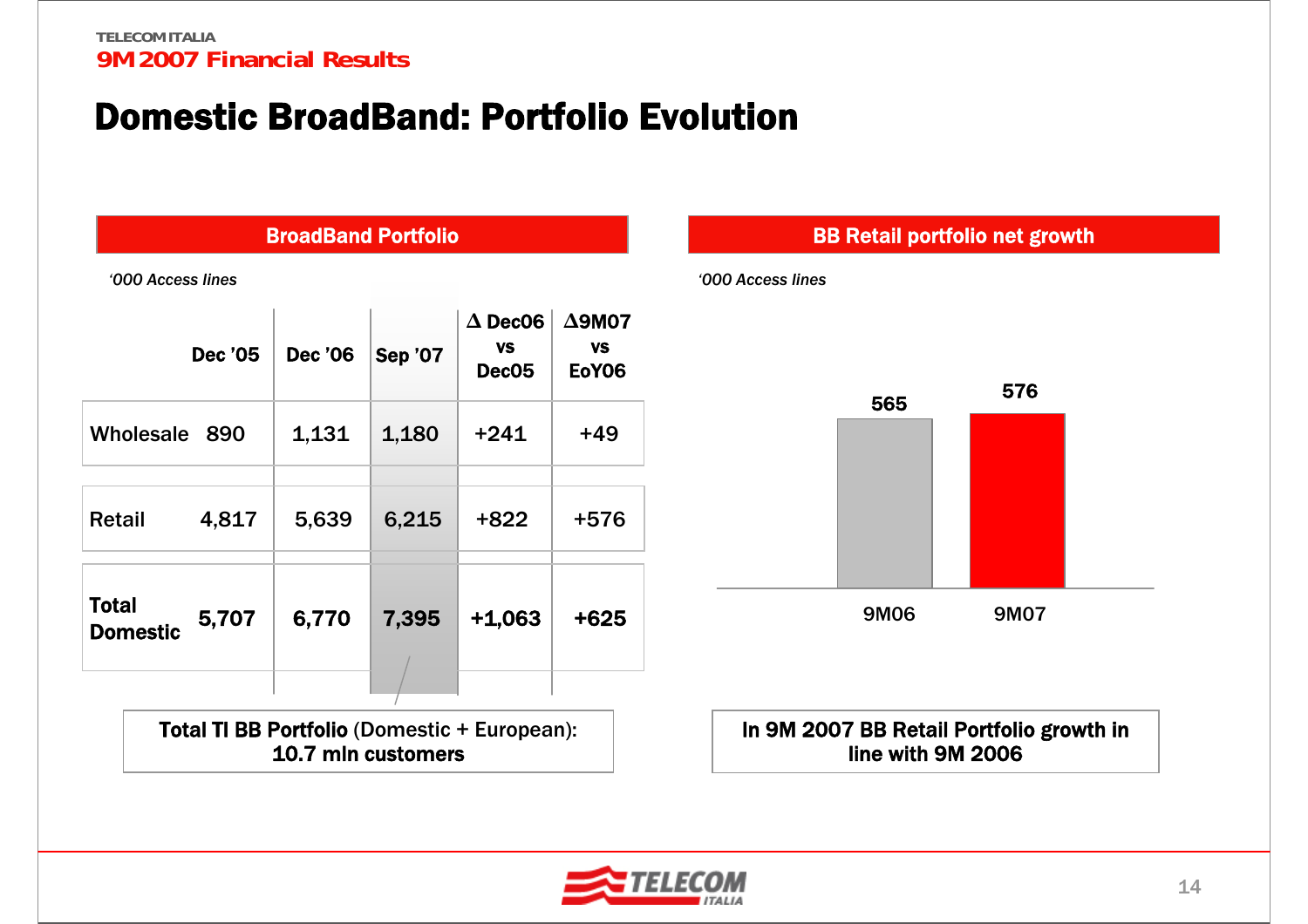### Domestic BroadBand: Focus on Flat and VoIP Offers

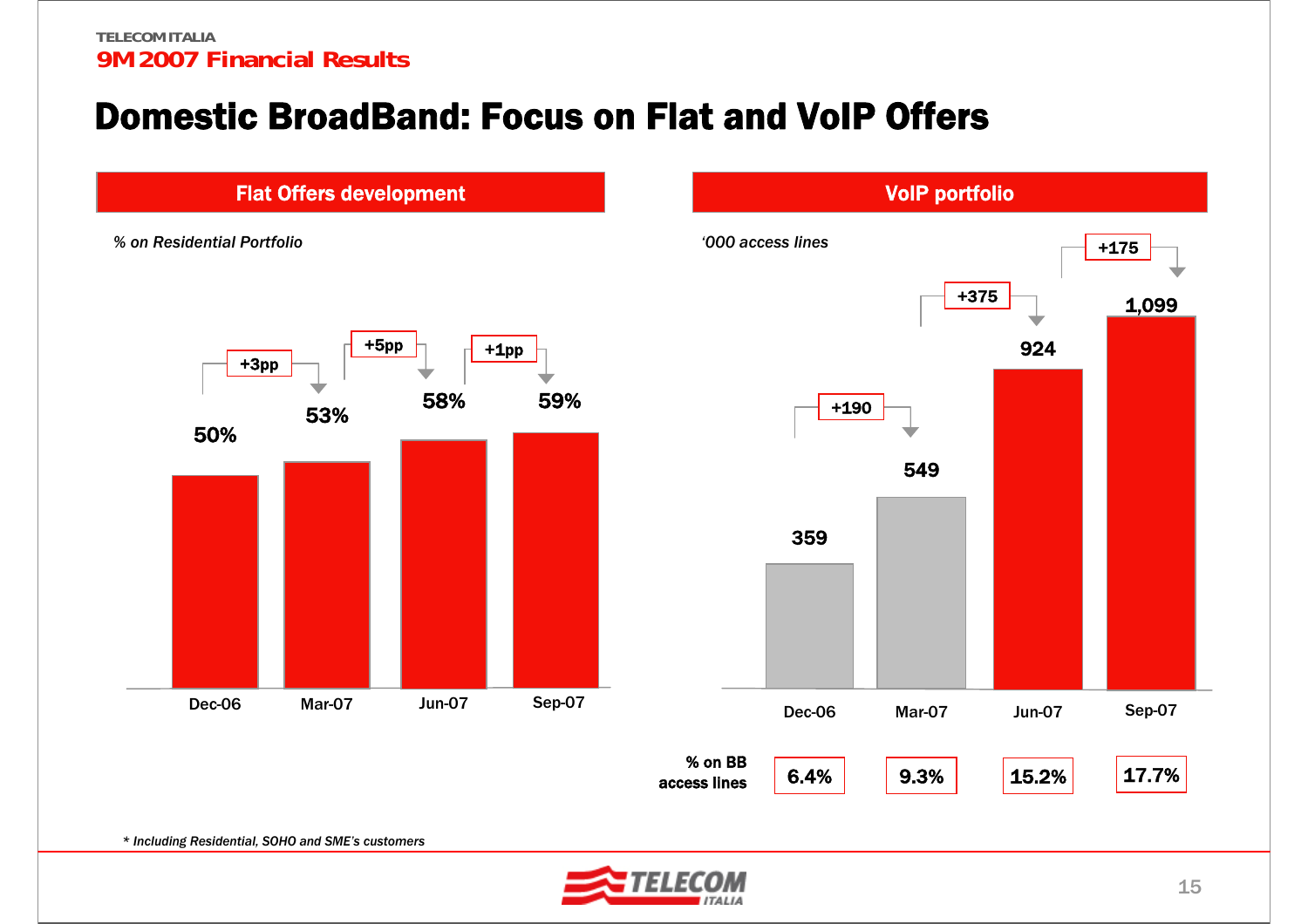### Domestic fixed: Business Data Revenues



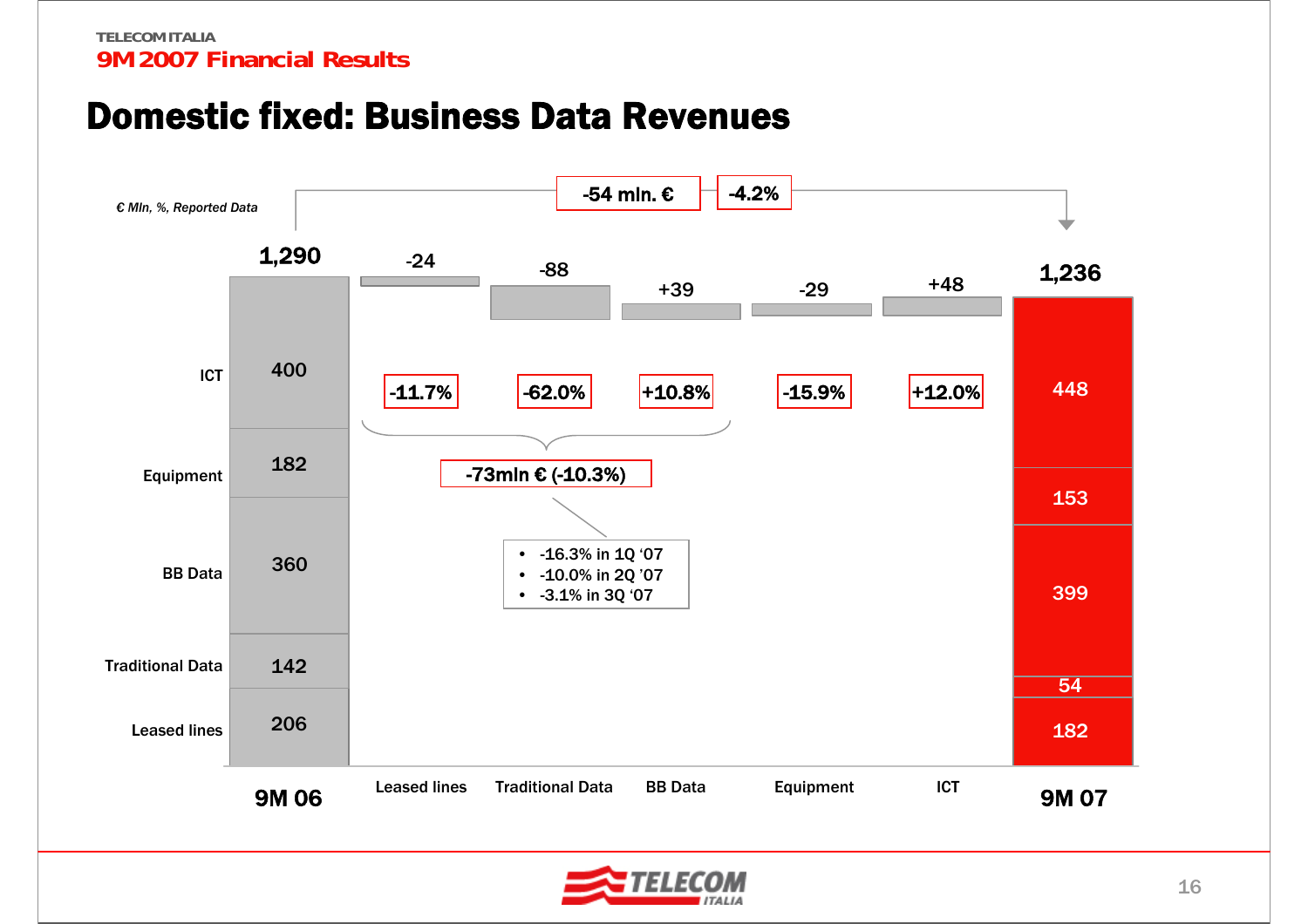# Agenda

#### 9M 2007 business performance:

- Domestic
	- ▶ Fixed business performance
	- Mobile business performance
	- ▶ Costs Analysis
- European BroadBand
- TIM Brasil

### ▶ Appendix

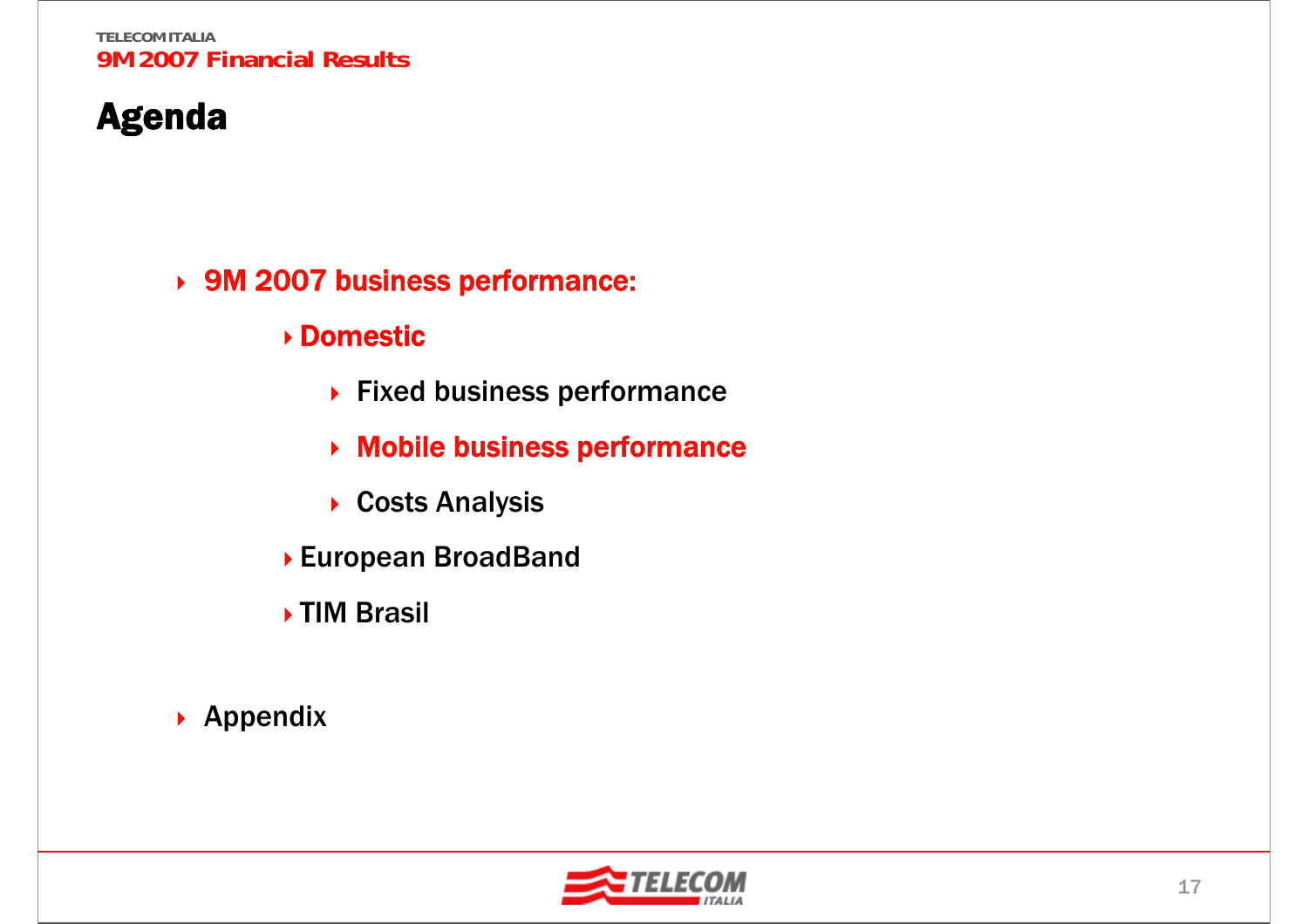### Domestic mobile: Revenue Trends by Quarter



\* Bersani Decree net effect (30 mln € IQ '07, 133 mln € 2Q '07, 110 mln 3Q '07), Int'l Roaming (8mln € 1Q '07, 12 mln € 2Q '07, 27 mln 3Q '07) and F2M termination cut (36 mln € in 1Q '07, 37 *mln in 2Q '07, 46 mln 3Q '07)*

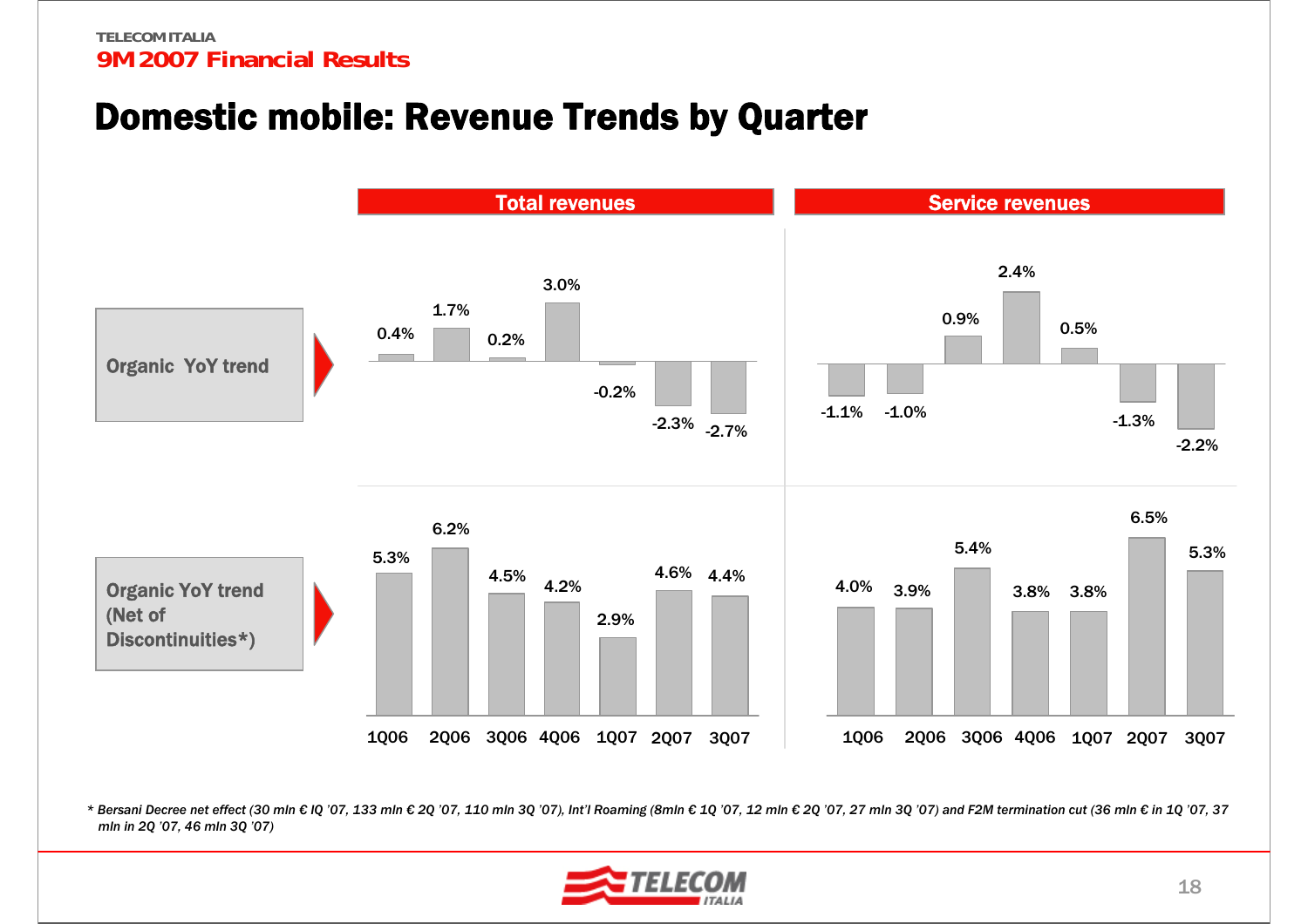#### -136 mln € -1.8% HandsetsDomestic mobile: Revenue Analysis  $\leftrightarrow$  +4.0% net of discontinuities\* 9M 07140 125 178 14 63Outgoing Voice Incoming VoiceVASVisitors and other9M 06**Outgoing** VoiceIncoming VoiceVAS Handsets Vis. & other -73 mln. € -1.0% *Service Revenues* $\rightarrow$  +5.2% net of discontinuities\*  $\rightarrow$  +3.4% net of discontinuities\* 7,565 7,429  $-3,4\%$   $-9,4\%$   $+14,5\%$   $+4,0\%$   $-11,9\%$ -  $-125$ -129 170 14 -*€ Mln, %, Reported Data* 4,134 1,325 1,225 3,994 1,200 1,403 350 364364 531 $\overline{1}$  and  $\overline{468}$

•*Bersani Decree net effect (273 mln €), Int'l Roaming (47mln €) and F2M cut (119 Mln€)*

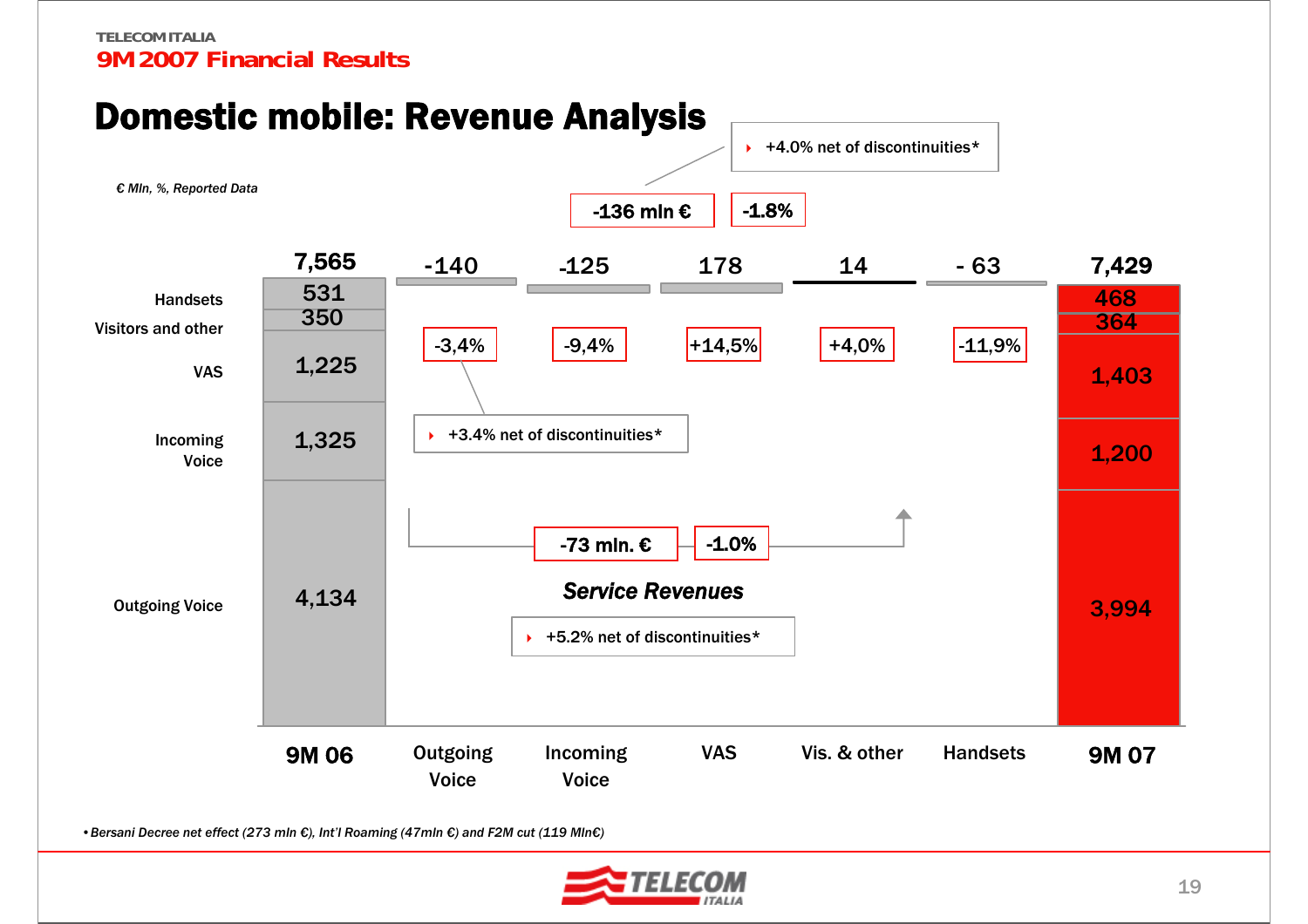### Domestic mobile: Customer Base Trend

*SIM, '000*



*\* UMTS customers that generated traffic on TIM's 3G network in the last 90 days*

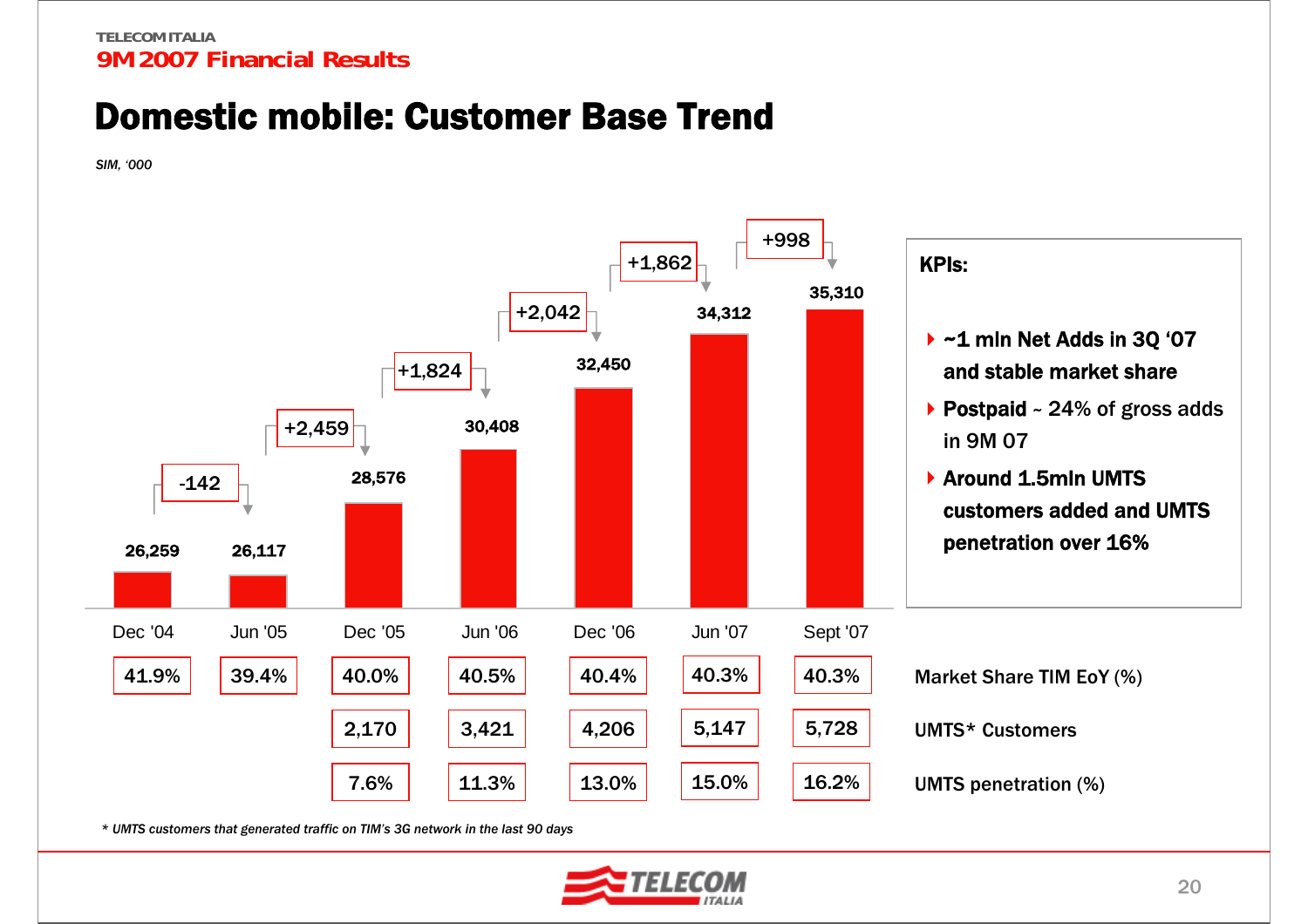### Domestic mobile: Post paid Gross Acquisitions

*SIM '000, Not Human included*



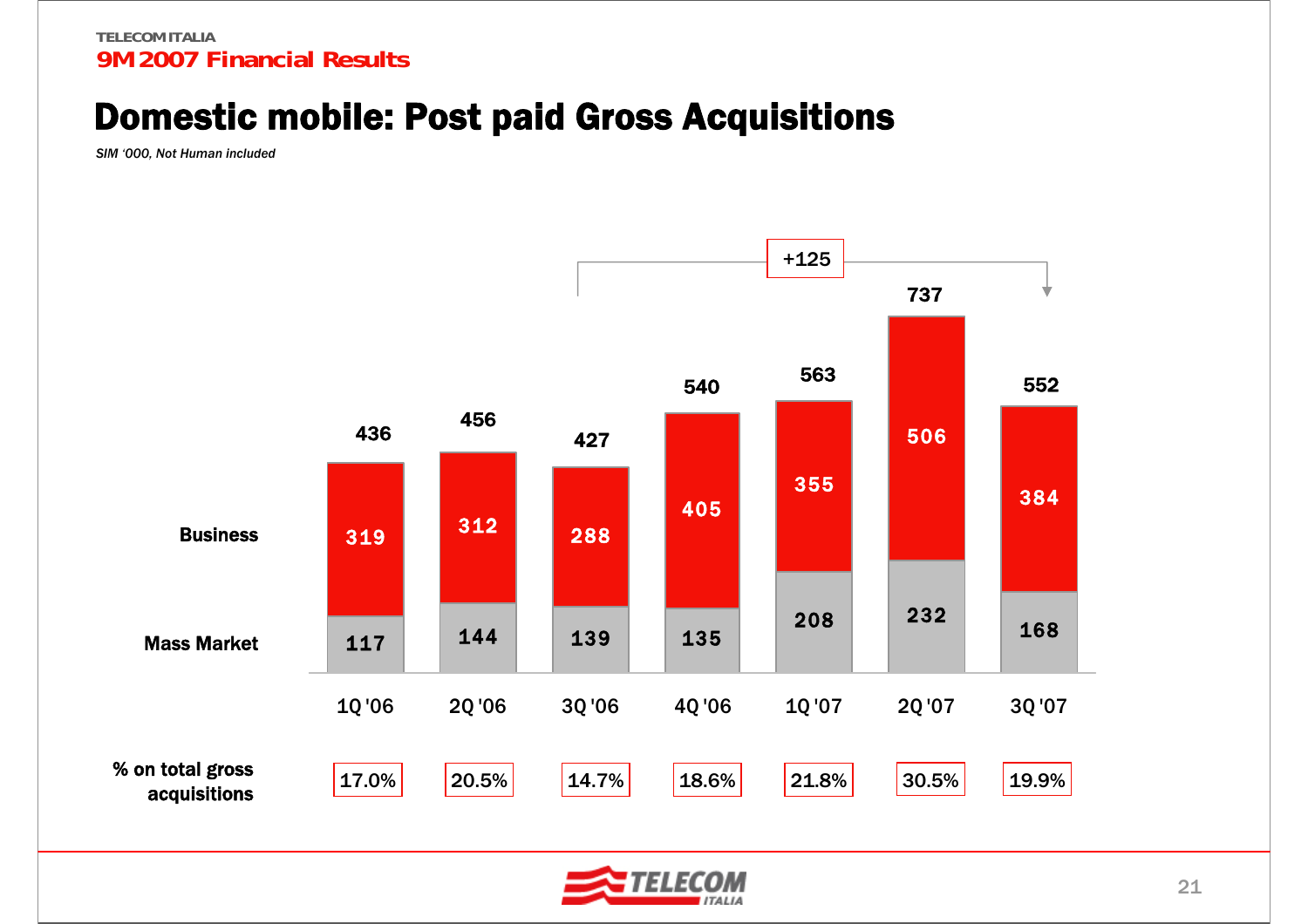### Domestic mobile: Voice Traffic Performance



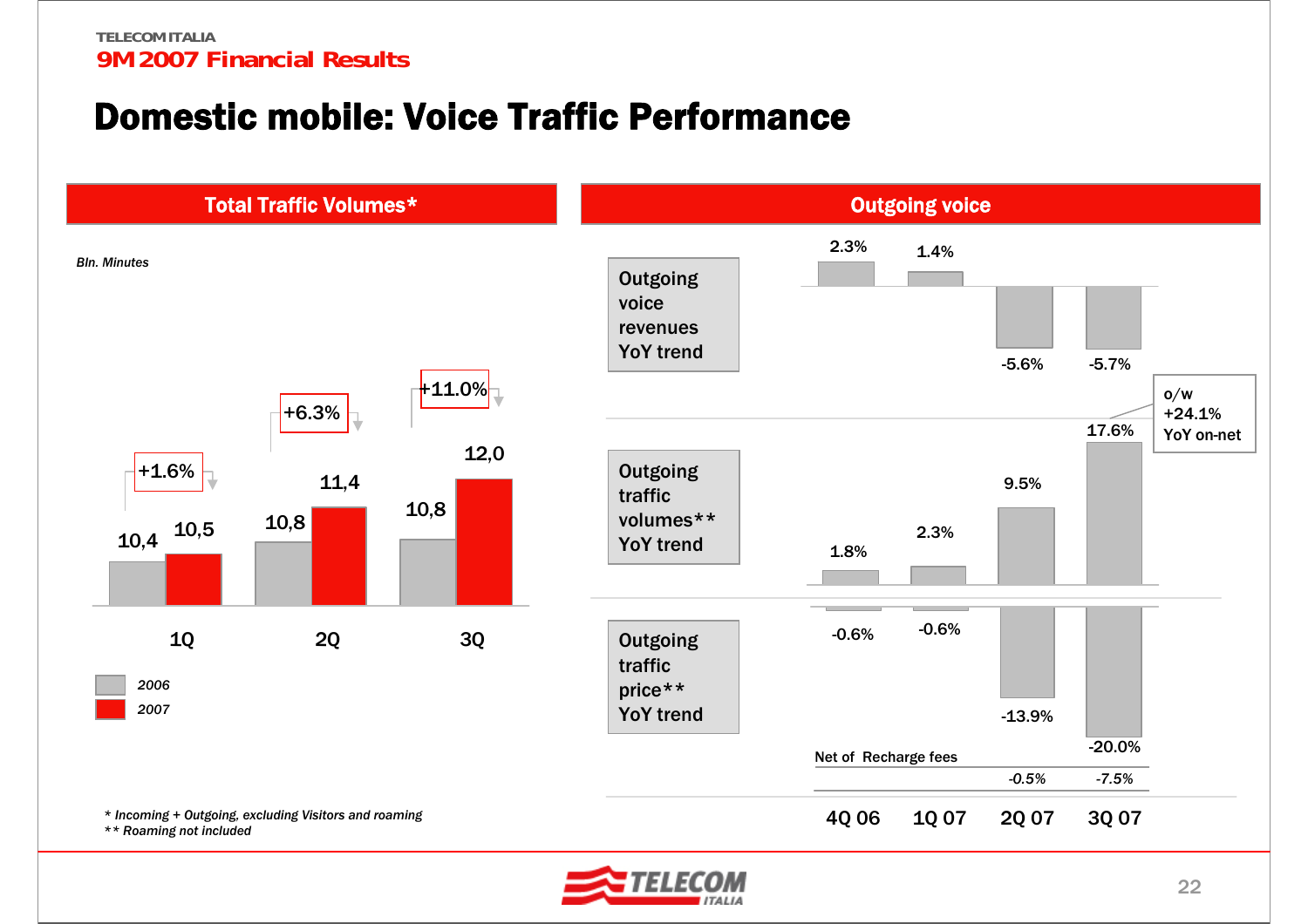### TIM Accelerates UMTS and Interactive VAS Penetration



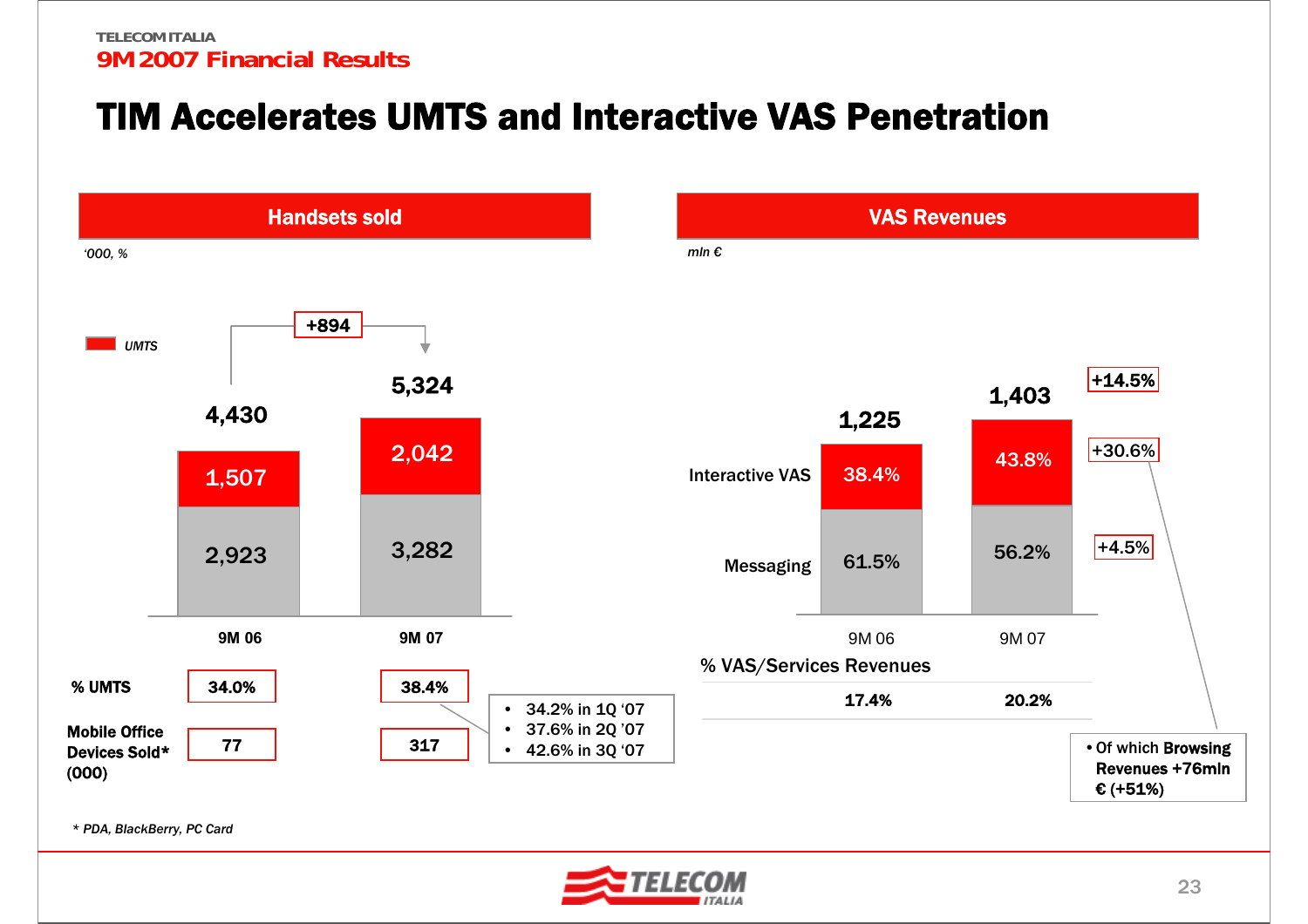# Agenda

#### 9M 2007 business performance:

#### Domestic

- ▶ Fixed business performance
- ▶ Mobile business performance
- **▶ Costs Analysis**
- European BroadBand
- TIM Brasil

### ▶ Appendix

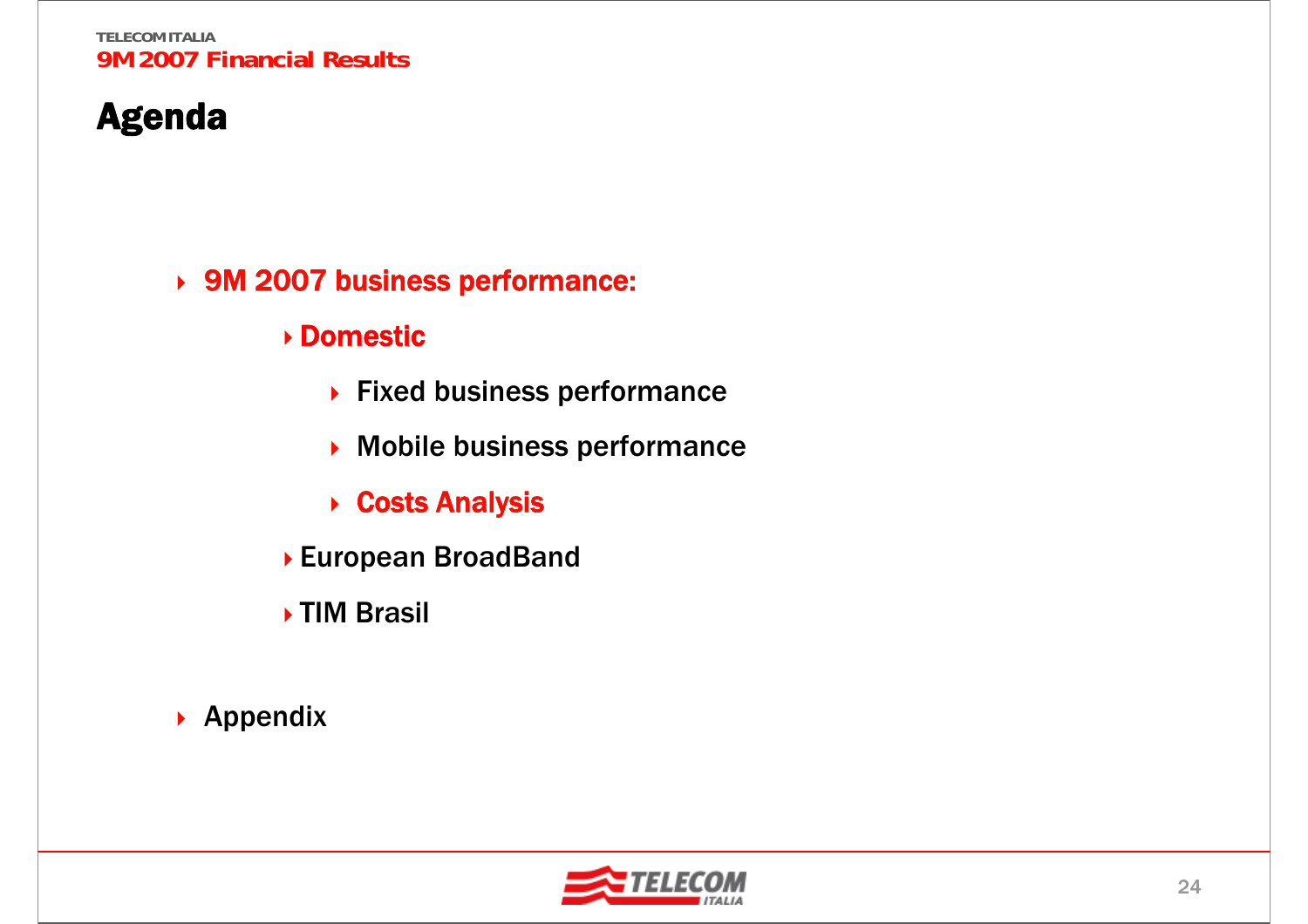

*\*\* Includes Other Income, provisions, charges and capitalized costs*

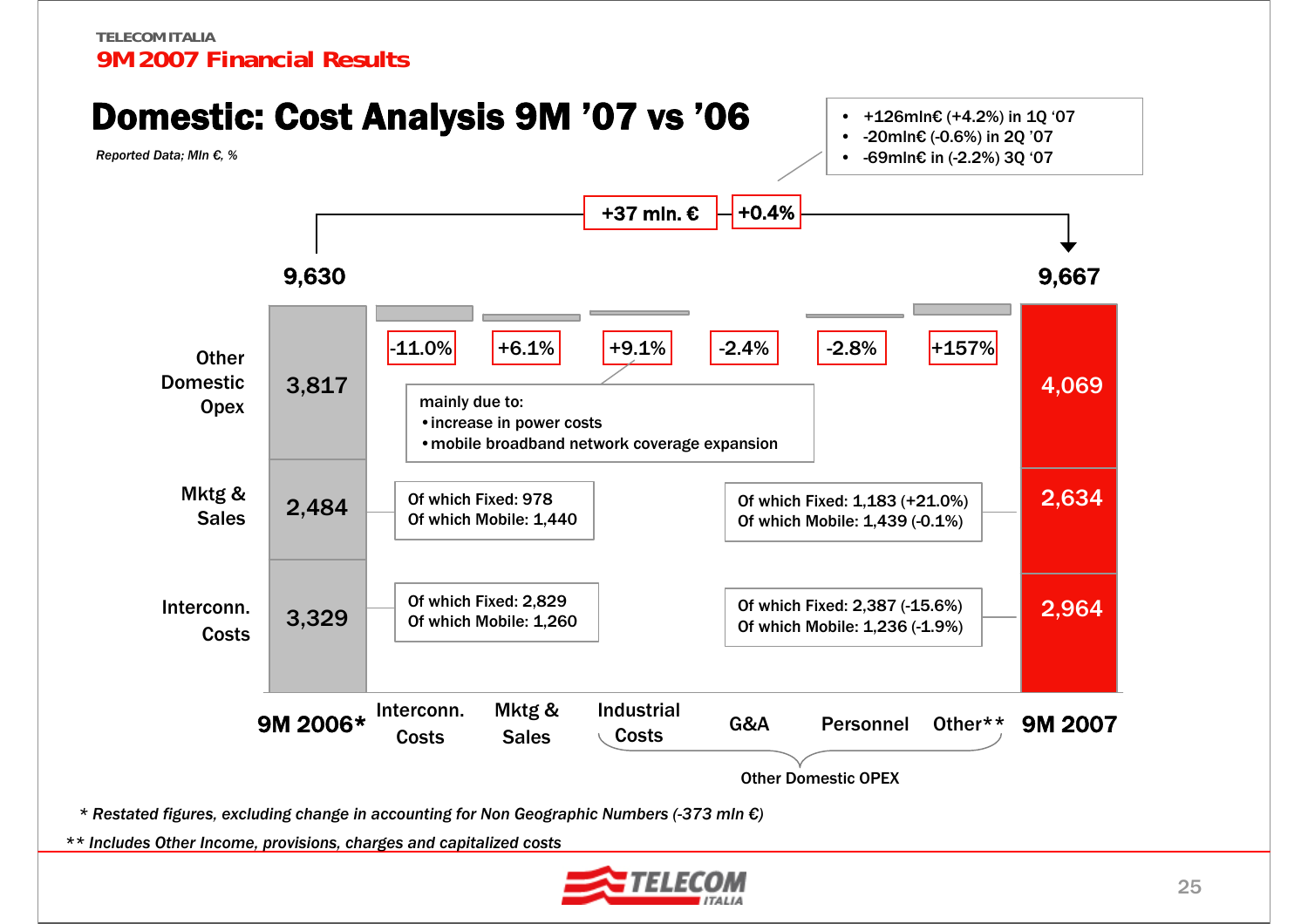### Domestic: revenue mix improvement and variable costs

*Reported Data; Mln €, %*



Strong reduction in variable costs thanks to improvement in revenues mix

*\* Interconnection Costs + Marketing & Sales Costs. Calculeted on costs and revenues excluding change in accounting for Non Geographic Numbers* 

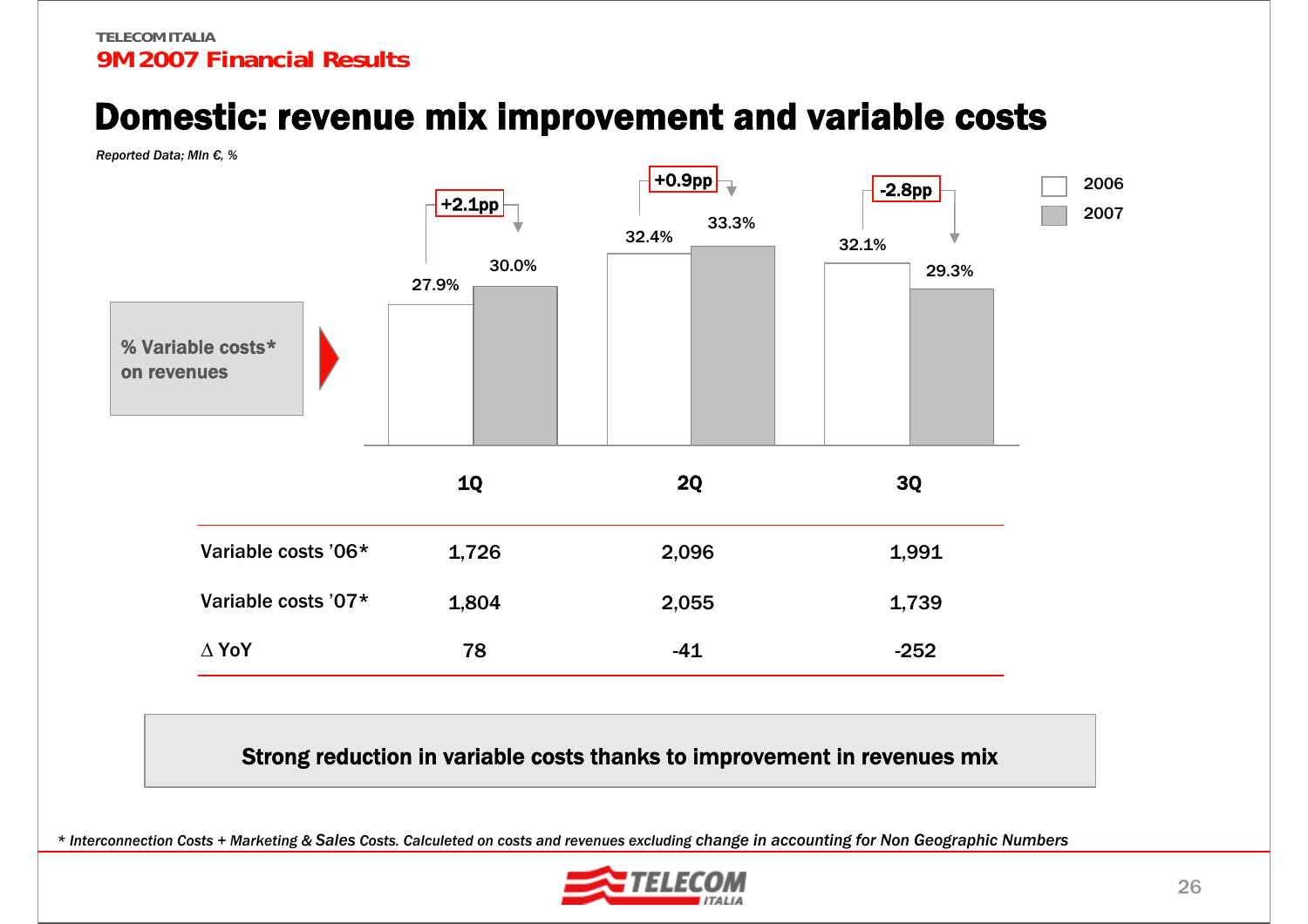# Agenda

9M 2007 business performance:

Domestic

- European BroadBand
- TIM Brasil
- ▶ Appendix

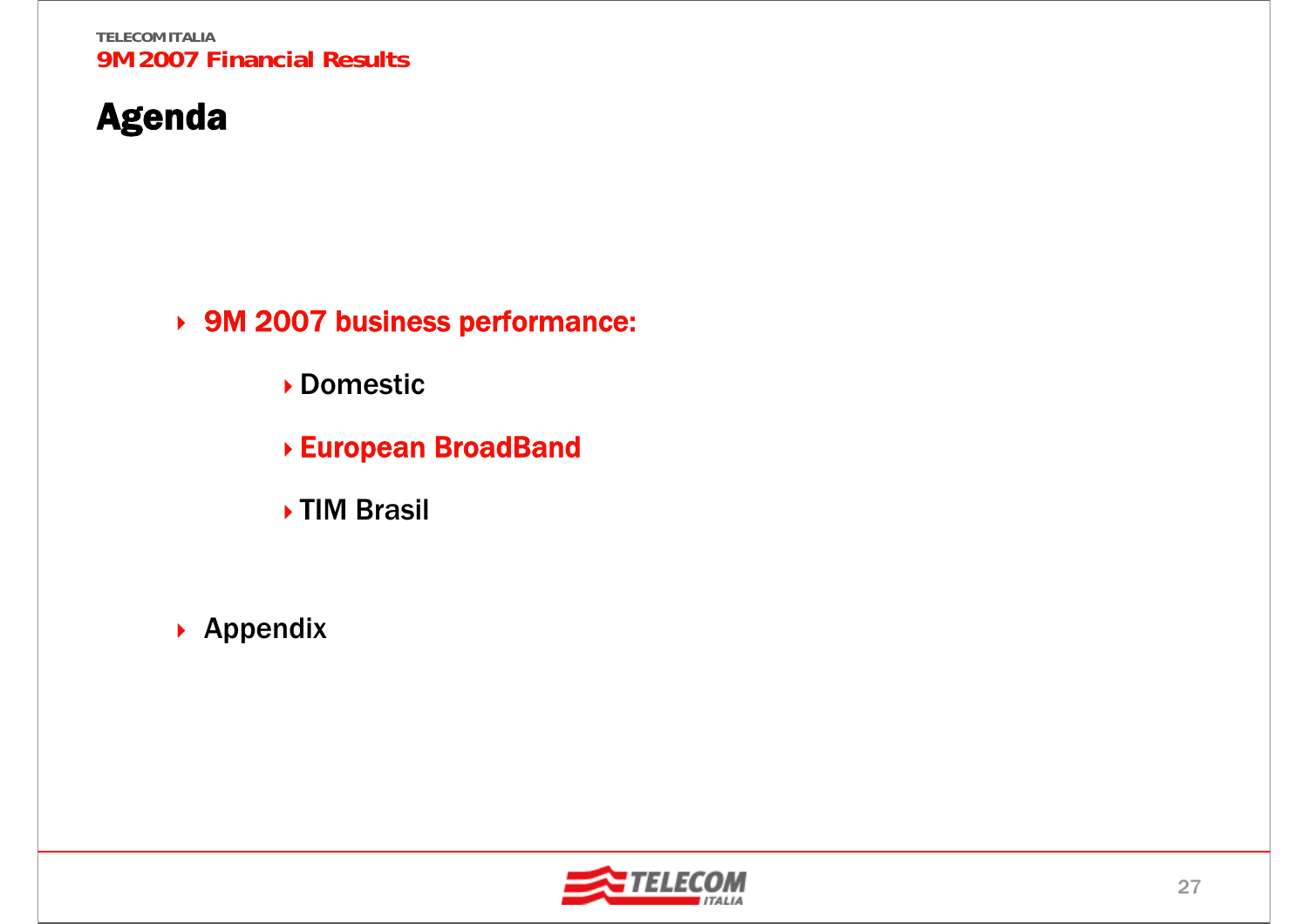### European BroadBand: an integrated approach

| <b>Common guidelines</b>                         | <b>9M 07 highlights</b>                                                                                                                                                                                             |
|--------------------------------------------------|---------------------------------------------------------------------------------------------------------------------------------------------------------------------------------------------------------------------|
| ▶ Common, recognizable Brand<br>across footprint | "stylish, uncomplicated, clear, value for money"*<br>▶ Alice Germany:<br>Alice France:<br>"leading brand in fashion, clarity and transparency"*<br>Alice Netherlands:<br>launch of Alice retail offer in mid August |
|                                                  | ~65% total lines are $2/3P$ (+4pp since AOL consolidation)<br>$\triangleright$ Germany:                                                                                                                             |
| ▶ Valuable customer growth                       | 207k MVO customers portfolio since Alice Mobile launch (May '07)<br>$\sim$ 93% portfolio is 2/3P (+6pp YoY) driven by 3P take-up<br>$\blacktriangleright$ France:<br>>80k IPTV customers, ~10% of BB customer base  |
|                                                  | lacktriands: 5,000 2P retail customers in $\sim$ 6 weeks from launch                                                                                                                                                |
| ▶ ULL Coverage expansion and                     | 55% ULL coverage, on track with ~60% 2007 EoY target<br>$\triangleright$ Germany:<br>ULL $~54\%$ of client portfolio (+6pp since AOL consolidation)                                                                 |
| improvement of client mix                        | $\blacktriangleright$ France:<br>48% ULL coverage already hit annual target                                                                                                                                         |
|                                                  | ULL $~64\%$ of new client acquisitions (+31pp YoY)                                                                                                                                                                  |
|                                                  | $\triangleright$ Germany:<br>strong margin progression following merger of AOL                                                                                                                                      |
|                                                  | 25.7% EBITDA mg 9M'07 already > 2007FY target                                                                                                                                                                       |
| $\triangleright$ Focus on profitability          | solid development thanks to improved portfolio mix and<br>$\blacktriangleright$ France:<br>efficiency program                                                                                                       |
|                                                  | -18.1% EBITDA mg 9M'07 vs. -36.6% 9M'06 (+18.5pp YoY)                                                                                                                                                               |

\*Source: "Brand and advertising awareness of full service operators and only broadband providers.."for Germany and France – GfK Eurisko (Sept. 2007)

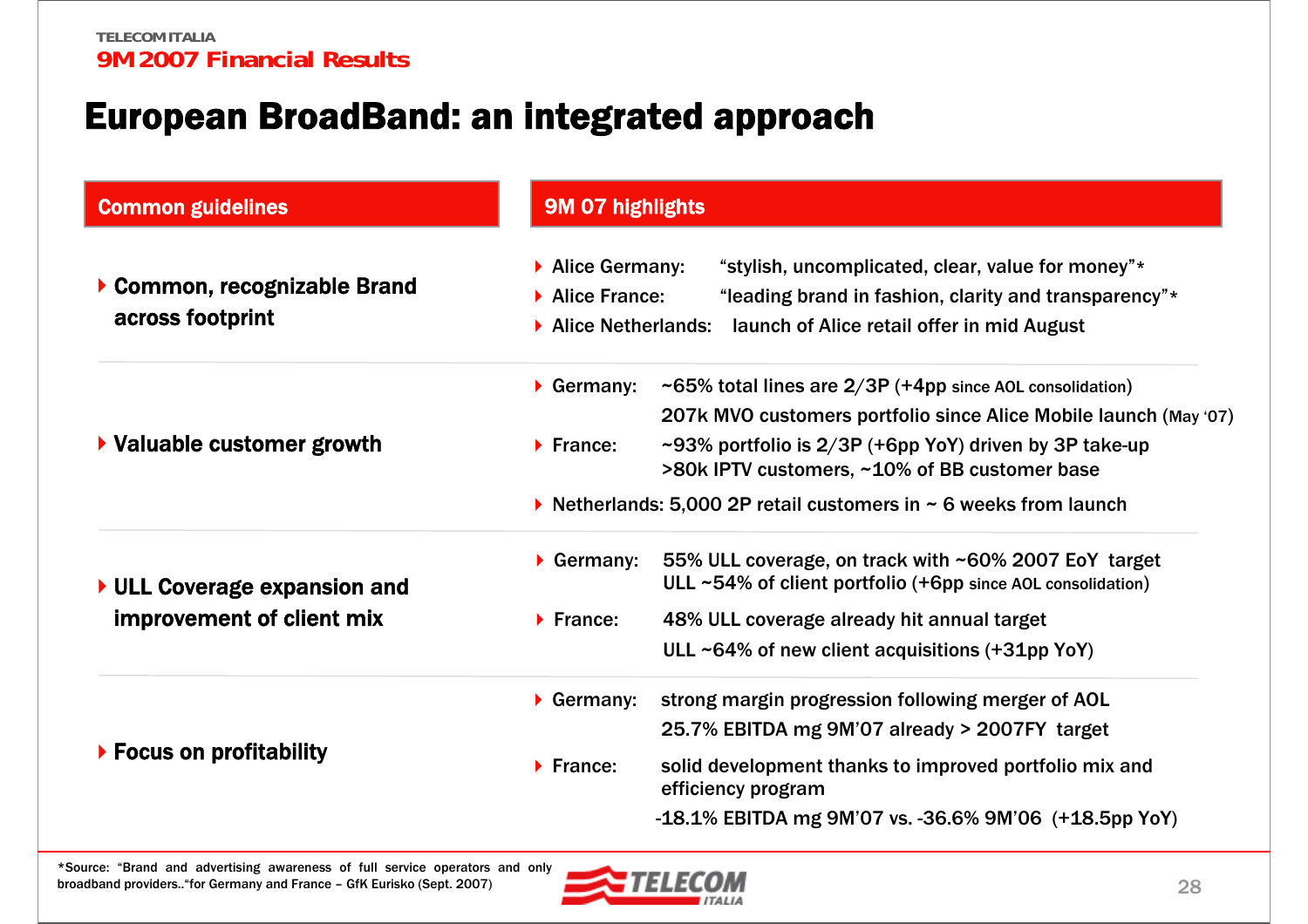# European BroadBand: Customer Base Evolution



*\* Including AOL Customers, as of March 1° 1,083 BB customers and 2,089k total customers*

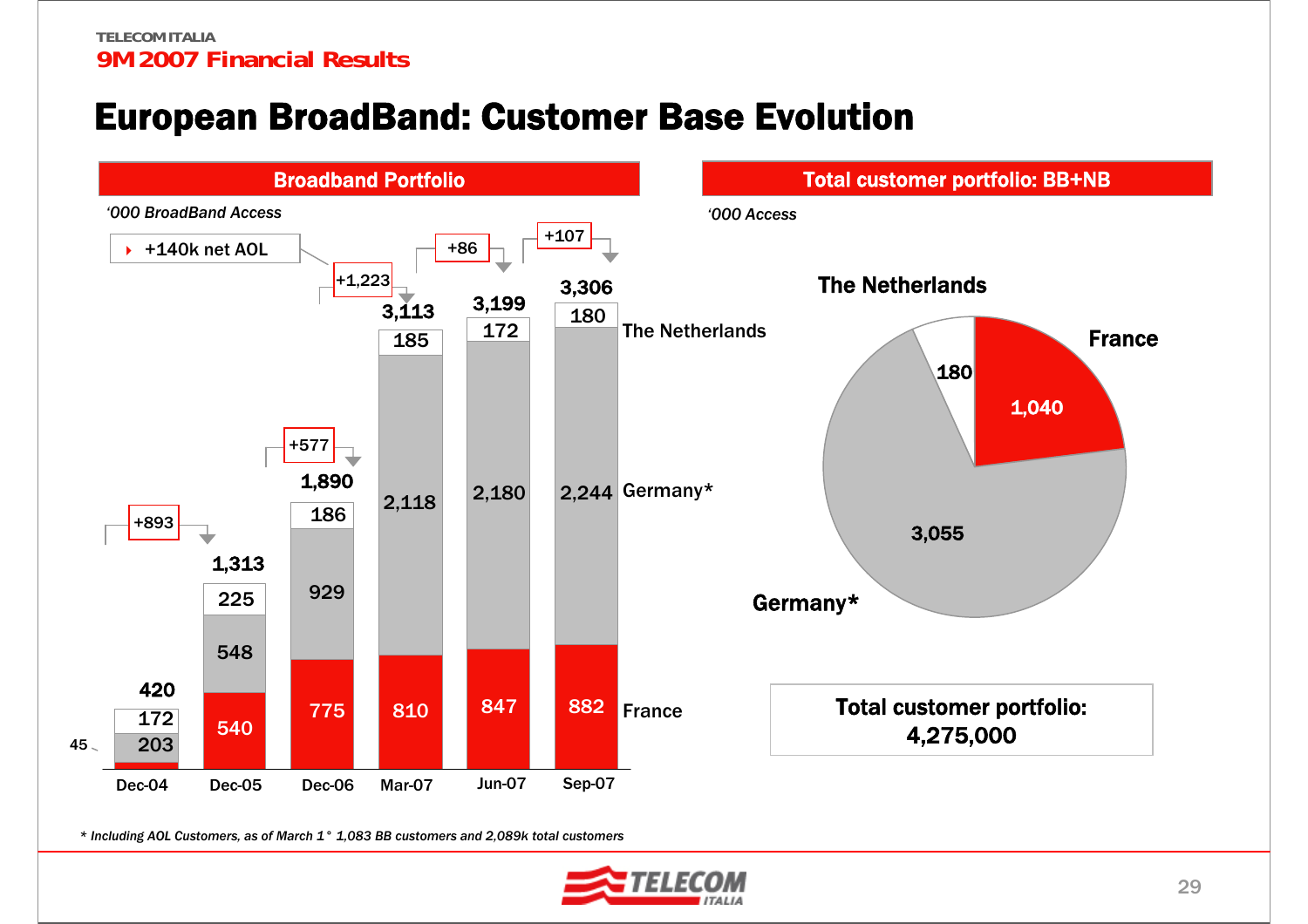### European BroadBand: Main Results 9M '07 vs '06

*€ Mln, %*

|                               |              | <b>Reported Data</b> |                     |            | <b>Organic Growth</b> |            |
|-------------------------------|--------------|----------------------|---------------------|------------|-----------------------|------------|
|                               | <b>9M07</b>  | <b>9M06</b>          | $\Delta$            | $\Delta\%$ | $\Delta$              | $\Delta\%$ |
| <b>Revenues</b>               | 1,106        | 662                  | $+444$              | $+67.1%$   | $+190$                | $+20.7%$   |
| <b>Ebitda</b>                 | 161          | 40                   | $+121$              | +302.5%    | $+89$                 | $+117.1%$  |
| Ebitda margin                 | 14.6%        | 6.0%                 | $+8.6$ pp           |            | $+6.6pp$              |            |
| <b>Ebit</b>                   | $-59$        | $-106$               | $+47$               | $+44.3%$   | $+21$                 | +27.6%     |
| Ebit margin                   | $-5.3%$      | $-16.0%$             | $+10.7$ pp          |            | $+3.3pp$              |            |
| <b>Capex</b><br>% on revenues | 363<br>32.8% | 344<br>52.0%         | $+19$<br>$-19.2$ pp | $+5.5%$    |                       |            |
|                               |              |                      |                     |            |                       |            |

• 9.9% in 1Q '07

• 15.3% in 2Q '07

• 18.2% in 3Q '07

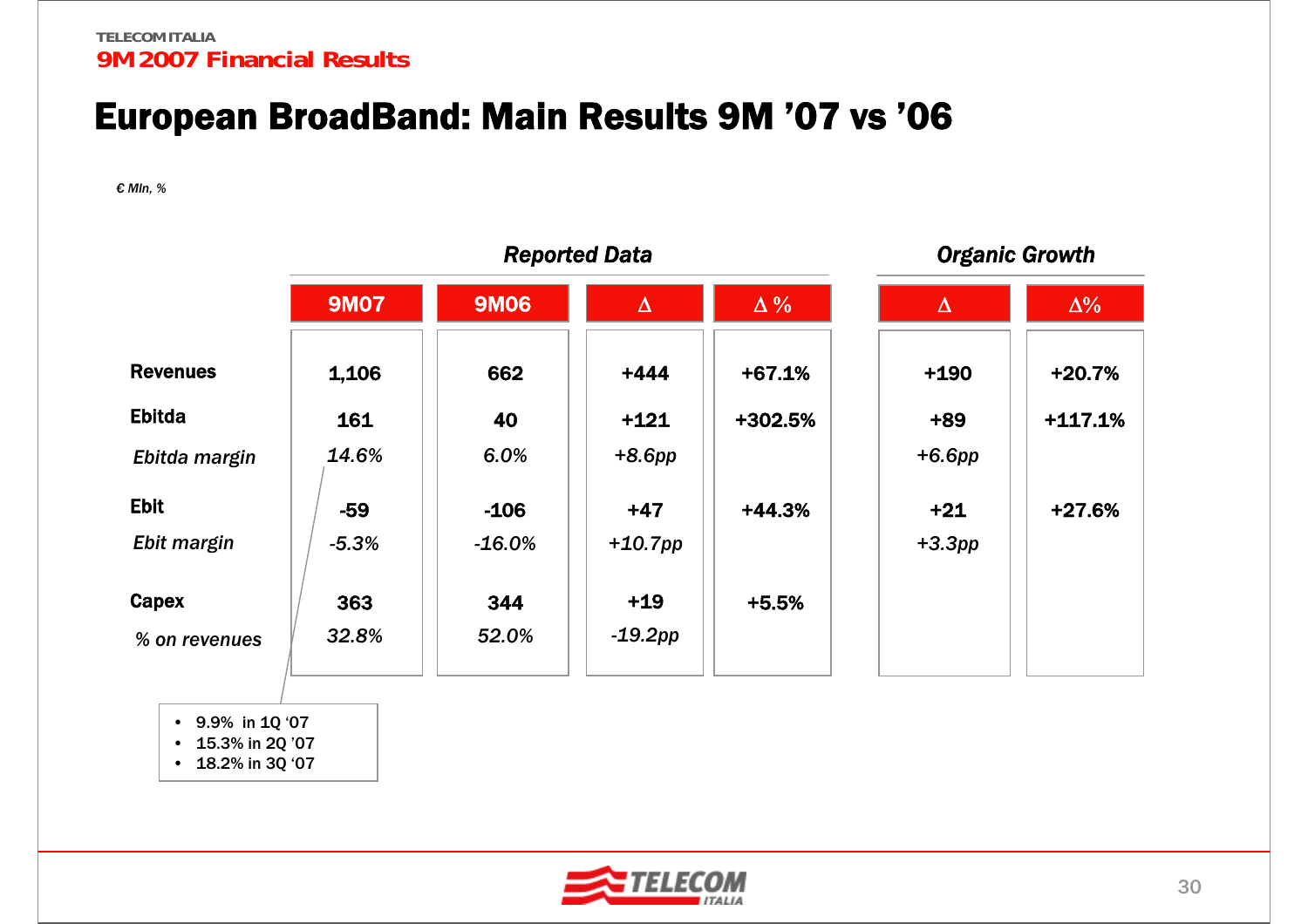### European BroadBand: Main Results 9M '07 vs '06 by Country

*€ Mln, %, Reported Data*

|                               | <b>TI France</b> |                                |                     |          | <b>Hansenet + AOL</b> |                                |                     | <b>BBNED</b> |                         |             |                         |          |
|-------------------------------|------------------|--------------------------------|---------------------|----------|-----------------------|--------------------------------|---------------------|--------------|-------------------------|-------------|-------------------------|----------|
|                               | <b>9M '07</b>    | 9M '06 $\Delta$ Abs $\Delta\%$ |                     |          | 9M '07                | 9M '06 $\Delta$ Abs $\Delta\%$ |                     |              | <b>9M '07</b>           | 9M '06      | $\Delta$ Abs $\Delta\%$ |          |
| <b>Revenues</b>               | 282              | 227                            | $+55$               | $+24.2%$ | 767                   | 375                            | +392                | $+104.5%$    | 57                      | 59          | $-2$                    | $-3.4%$  |
| <b>Ebitda</b>                 | $-51$            | $-83$                          | $+32$               | +38.6%   | 197                   | 99                             | $+98$               | +99.0%       | 15                      | 24          | -9                      | $-37.5%$ |
| Ebitda margin                 | $-18.1%$         | $-36.6%$                       | $+18.5$ pp          |          | 25.7%                 | 26.4%                          | $-0.7$ pp           |              | 26.3%                   | 40.7%       | $-14.4$ pp              |          |
| <b>Ebit</b>                   | $-147$           | $-153$                         | $+6$                | $+3.9%$  | 90                    | 40                             | $+50$               | $+125.0%$    | $\mathbf 0$             | 10          | $-10$                   | $-100%$  |
| Ebit margin                   | $-52.1%$         | $-67.4%$                       | $+15.3pp$           |          | 11.7%                 | 10.7%                          | $+1.0$ pp           |              | 0.0%                    | 16.9%       | $-16.9$ pp              |          |
| <b>CAPEX</b><br>% on revenues | 94<br>33.3%      | 167<br>73.6%                   | $-73$<br>$-40.3$ pp | -43.7%   | 262<br>34.2%          | 165<br>44.0%                   | $+97$<br>$-9.8$ .pp | +58.8%       | $\overline{7}$<br>12.3% | 13<br>22.0% | $-6$<br>$-9.7pp$        | -46.2%   |
|                               |                  |                                |                     |          |                       |                                |                     |              |                         |             |                         |          |

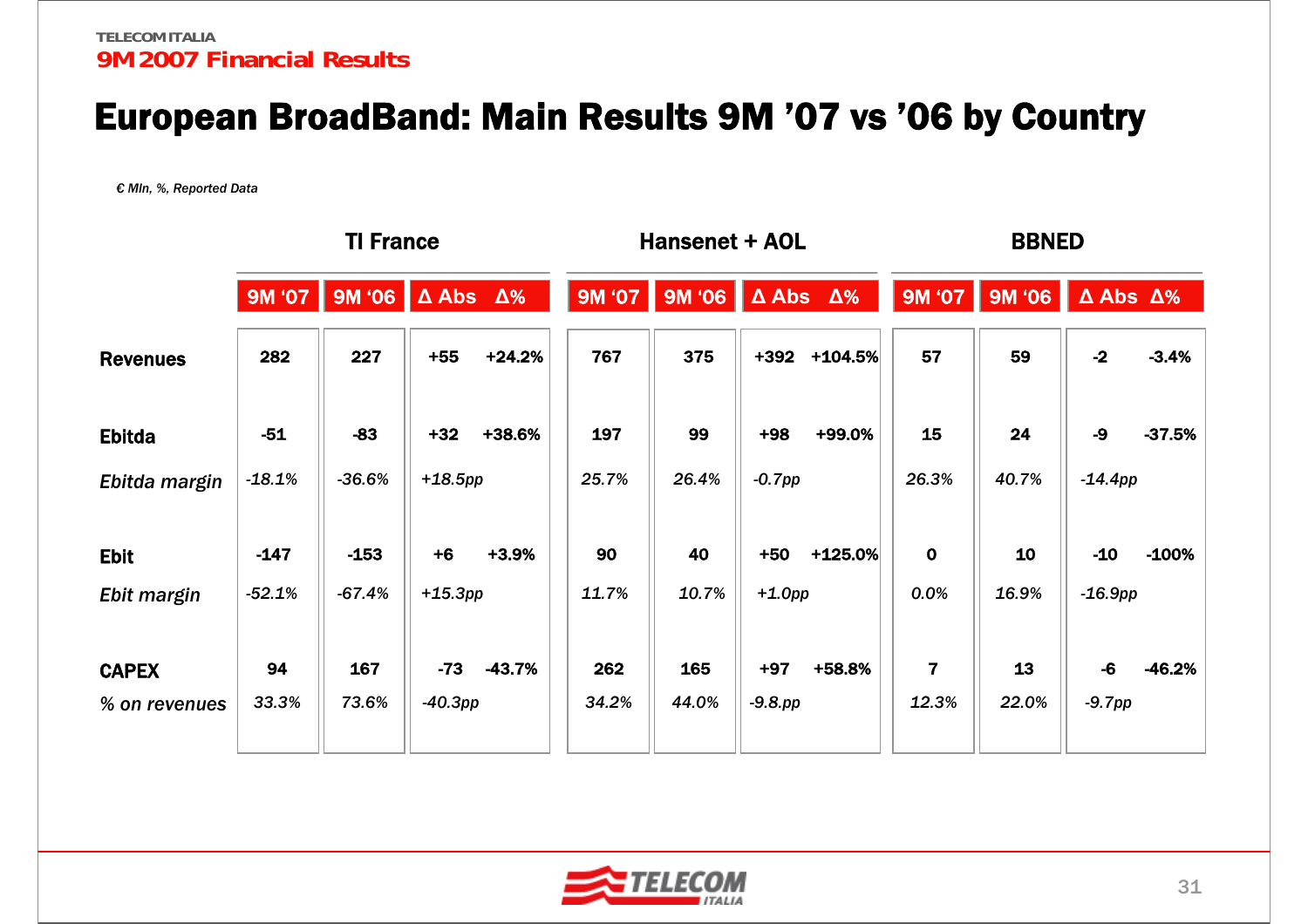# Agenda

9M 2007 business performance:

Domestic

- European BroadBand
- TIM Brasil
- ▶ Appendix

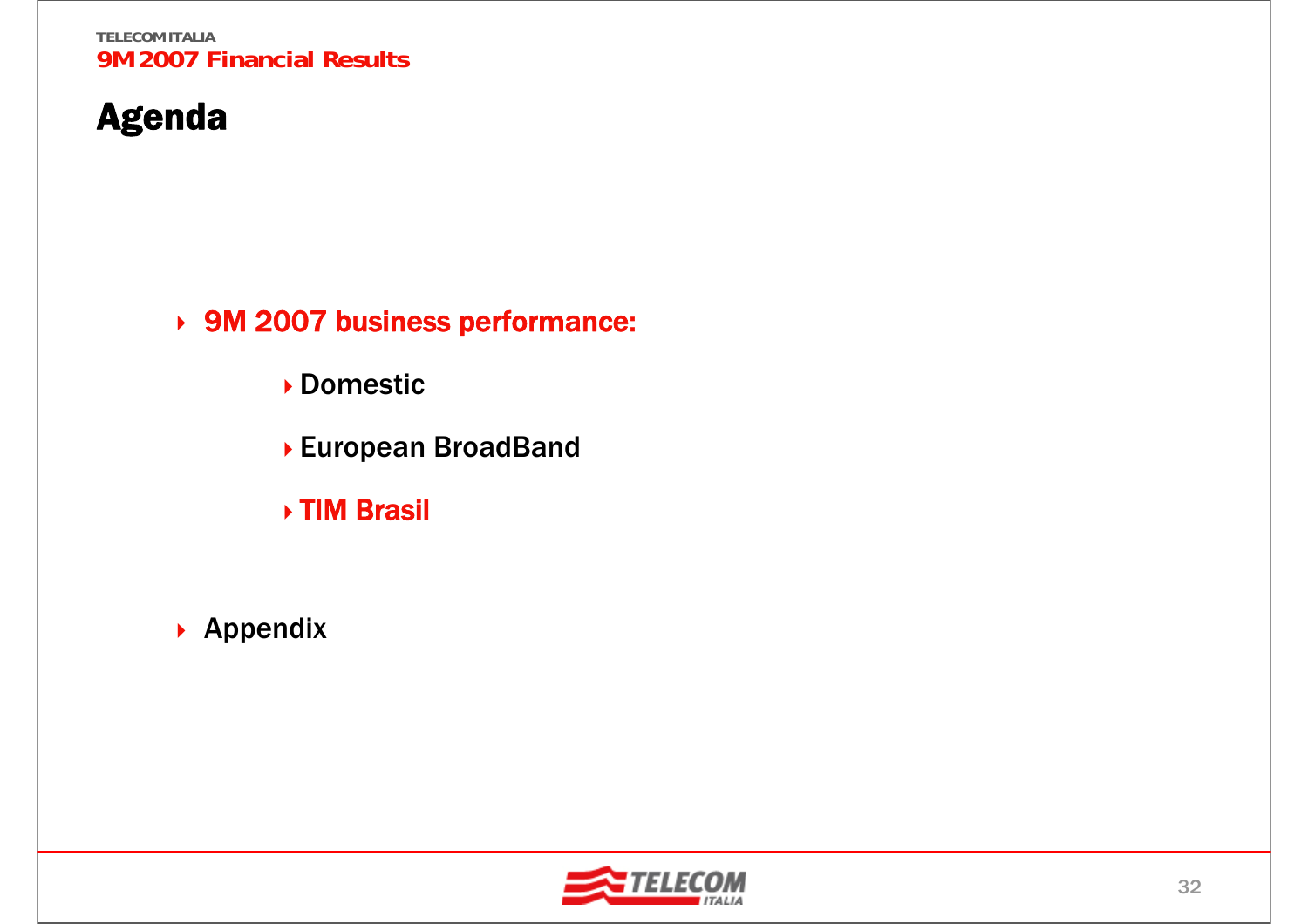## TIM Brasil: Solid Positioning

| <b>Customer</b>                                                                                                                                                                                                                                                                                                                                    | <b>Awareness</b>                                                                                                                                                                                                                                                                                                                                              |
|----------------------------------------------------------------------------------------------------------------------------------------------------------------------------------------------------------------------------------------------------------------------------------------------------------------------------------------------------|---------------------------------------------------------------------------------------------------------------------------------------------------------------------------------------------------------------------------------------------------------------------------------------------------------------------------------------------------------------|
| Continuous value segment growth                                                                                                                                                                                                                                                                                                                    | <b>Recognized TIM Brand</b>                                                                                                                                                                                                                                                                                                                                   |
| ▶ 29.2mln customer in Sept '07 (+3.8 mln net adds in<br>9M07) reaching 25.9% Market share<br>Improving client mix: postpaid lines reach 23% on total<br>(+2.1pp YoY) vs 20% of market average<br>▶ Solid ARPU premium vs market average: >15%                                                                                                      | $\triangleright$ Top of Mind" for the third consecutive year as the most<br>remembered mobile operator company *<br>$\triangleright$ The first mobile operator choice according to all recent<br>key independent surveys<br>▶ Recognized again as the "Most Admirable Company" **                                                                             |
| <b>Innovation</b>                                                                                                                                                                                                                                                                                                                                  | <b>Profitability</b>                                                                                                                                                                                                                                                                                                                                          |
| acceleration in convergence strategy<br>TIM Web: mobile internet<br>▶ TIM Mais Completo: convergent solution (M+F+BB)<br>▶ TIM Casa Flex: prepaid and postpaid Home-Zone offer<br>launch low-ARPU offer:<br>▶ Plano 1: new business model addressing wider market<br>and ensuring profitability via lower distribution charges<br>& ownership cost | <b>Solid Financial growth</b><br>▶ +27.6% Organic revenue growth in 9M07<br>$\triangleright$ EBITDA margin expansion (22.9% EBITDA margin<br>Reported in 9M07, +1.3pp YoY)<br>▶ 3Q '07 impacted by non-recurring bad debt from write-<br>off of receivables (18.5% reported margin vs 23.2% net<br>of impact)<br>▶ FY2007 target EBITDA margin ~23% confirmed |

*\* According to Datafolha Institute Survey* 

*\*\* According to CartaCapital/TNS InterScience Survey*

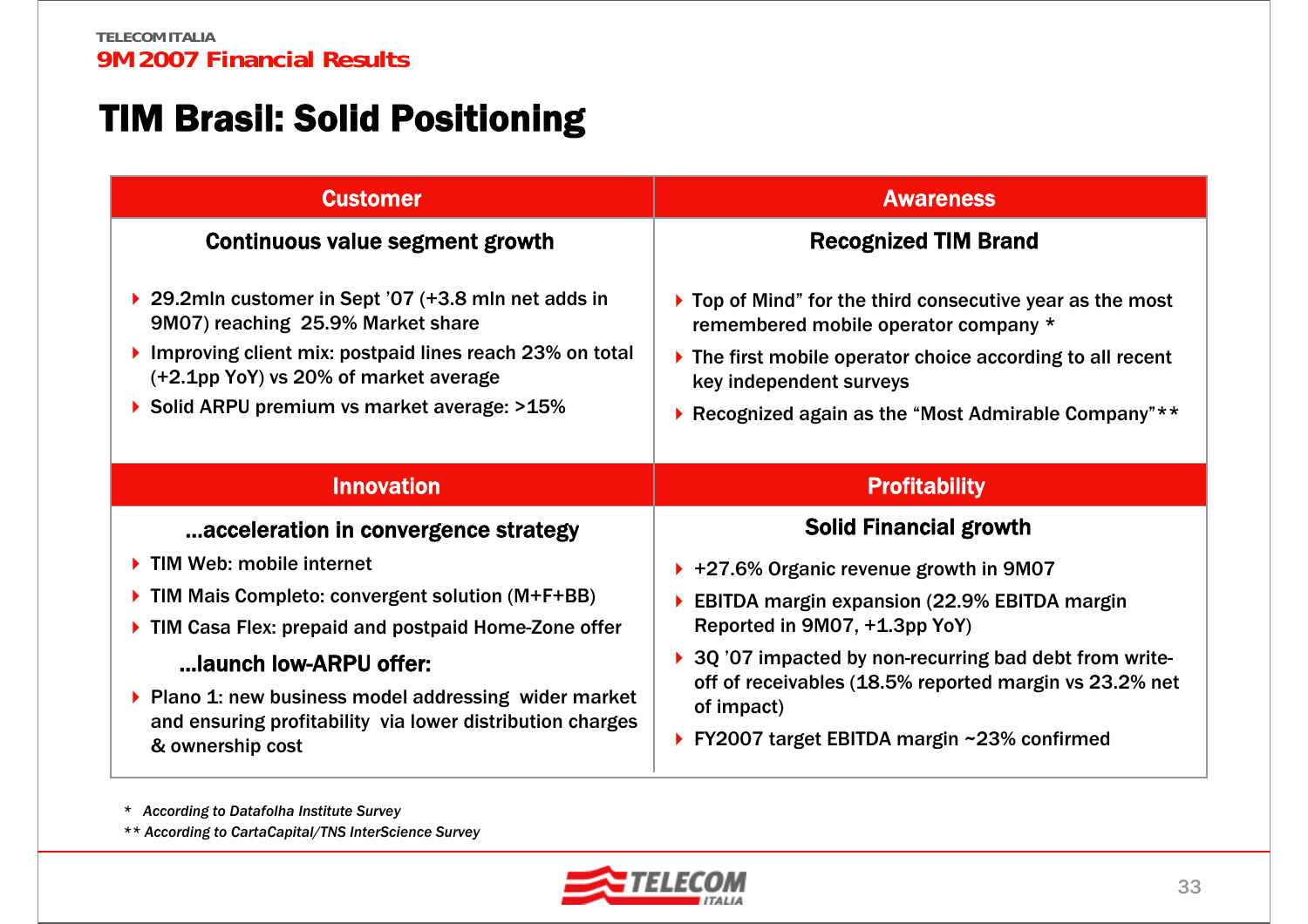### TIM Brasil: Market Performance



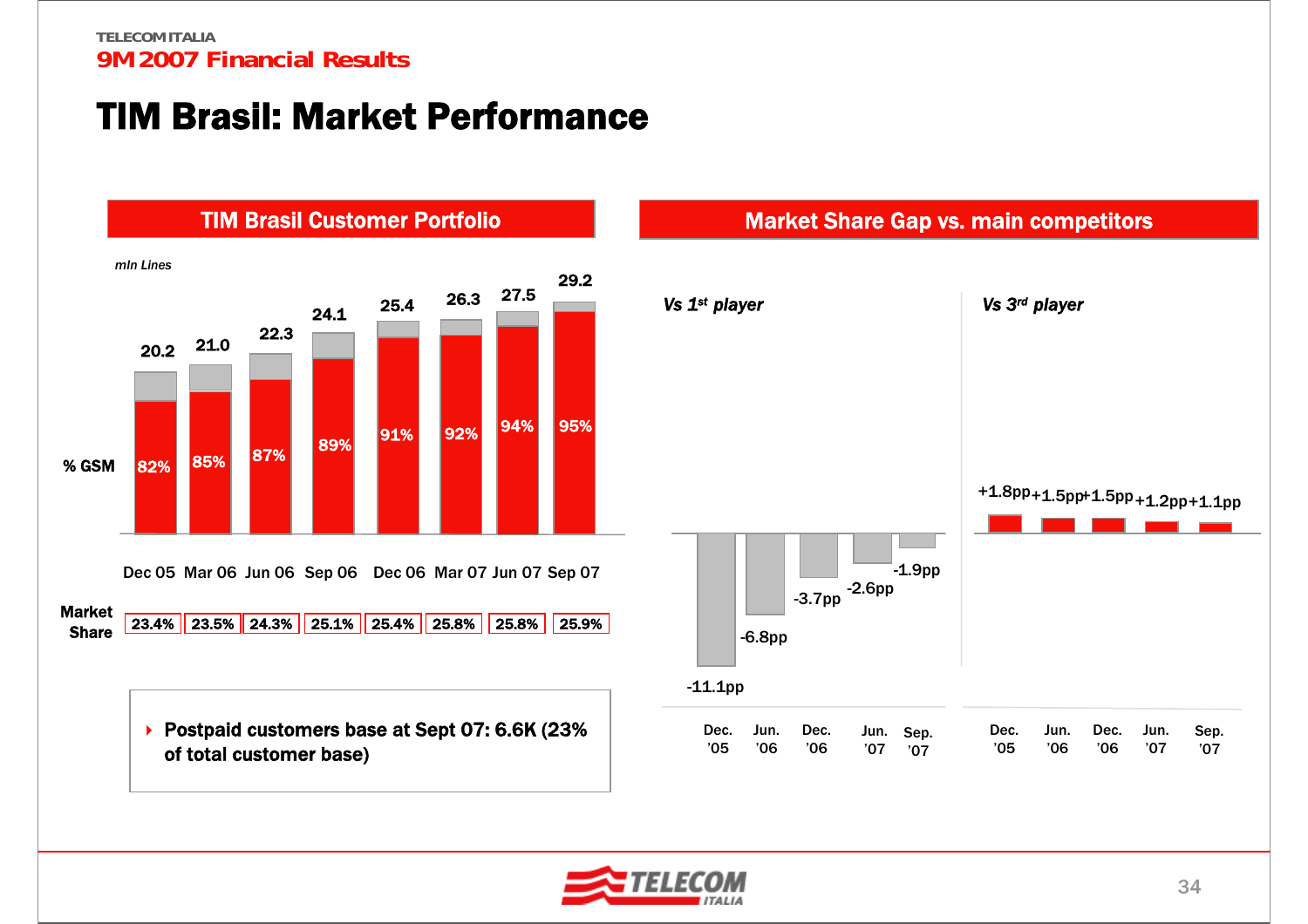### TIM Brasil: Main Results 9M '07 vs 9M '06

*IAS/IFRS*

|               | <b>Data Reported - Euro</b><br><b>Million Euro, %</b> |         |              |            | <b>Data Reported - Reais</b><br>Million R\$, % | <b>Organic Growth</b><br>% |                 |              |              |
|---------------|-------------------------------------------------------|---------|--------------|------------|------------------------------------------------|----------------------------|-----------------|--------------|--------------|
|               | <b>9M '07</b>                                         | 9M '06  | $\Delta$ Abs | $\Delta$ % | <b>9M '07</b>                                  | 9M '06                     | $\triangle$ Abs | $\Delta\%$   | $\Delta$ %   |
| <b>RICAVI</b> | 3,603                                                 | 2,792   | 811          | 29.0%      | 9,694                                          | 7,595                      | 2.099           | 27.6%        | 27.6%        |
| <b>EBITDA</b> | 824                                                   | 604     | 220          | 36.4%      | 2.216                                          | 1,644                      | 572             | 34.8%        | 34.0%        |
| Ebitda margin | 22.9%                                                 | 21.6%   | 1.3 p.p.     |            | 22.9%                                          | 21.6%                      | 1.3 p.p.        |              | 22.9% margin |
| <b>EBIT</b>   | 44                                                    | $-47$   | 91           |            | 118                                            | $-128$                     | 246             | $+16.2%$ net |              |
| Ebit margin   | 1.2%                                                  | $-1.7%$ | 2.9 p.p.     |            | 1.2%                                           | $-1.7%$                    | 2.9 p.p.        | of B&K       |              |
| <b>CAPEX</b>  | 442                                                   | 329     | 113          |            | 1,190                                          | 895                        | 295             |              |              |
| % on revenues | 12.3%                                                 | 11.8%   | 0.5 p.p.     |            | 12.3%                                          | 11.8%                      | 0.5 p.p.        |              |              |

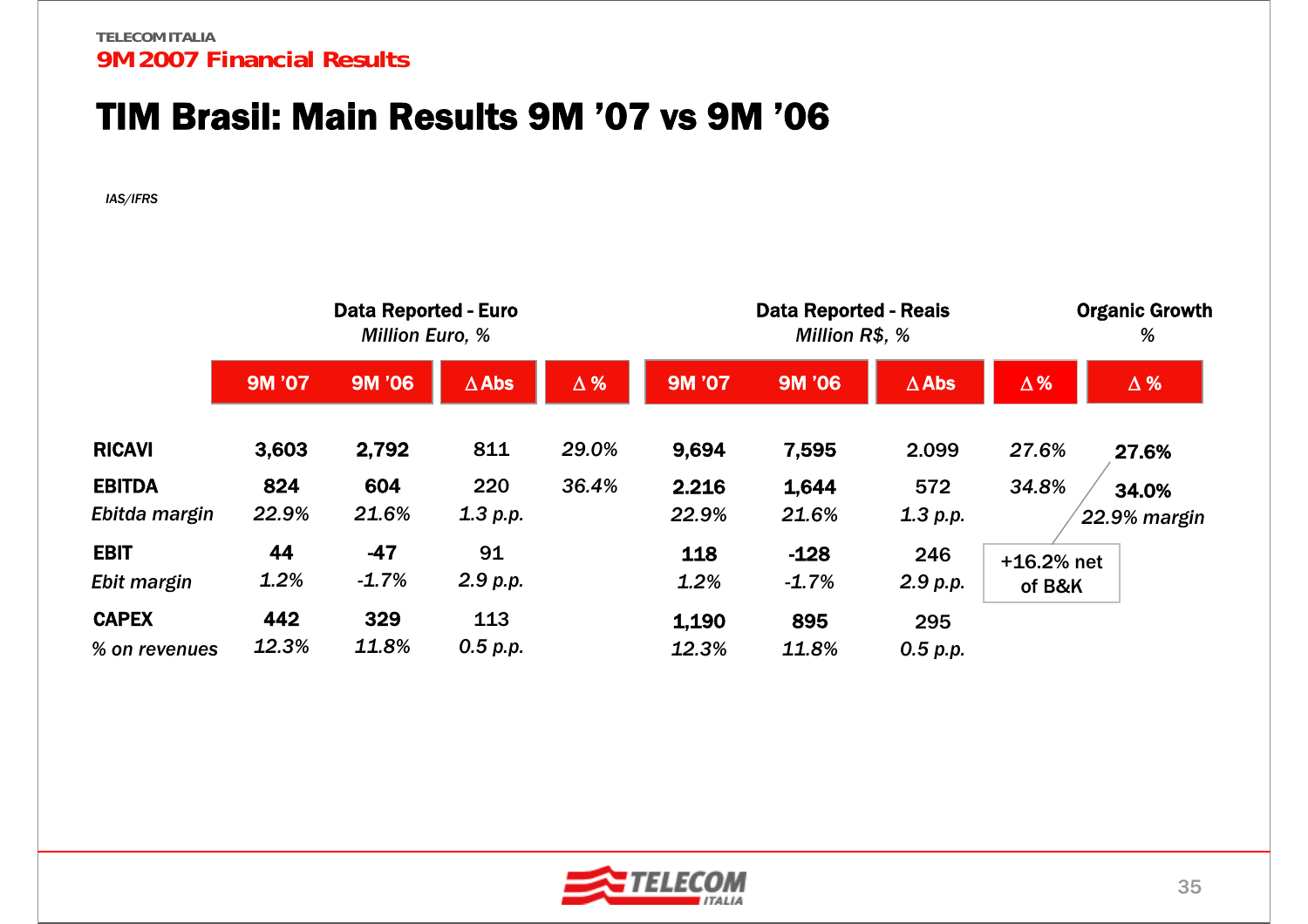### TIM Brasil: Revenue Trends by Quarter



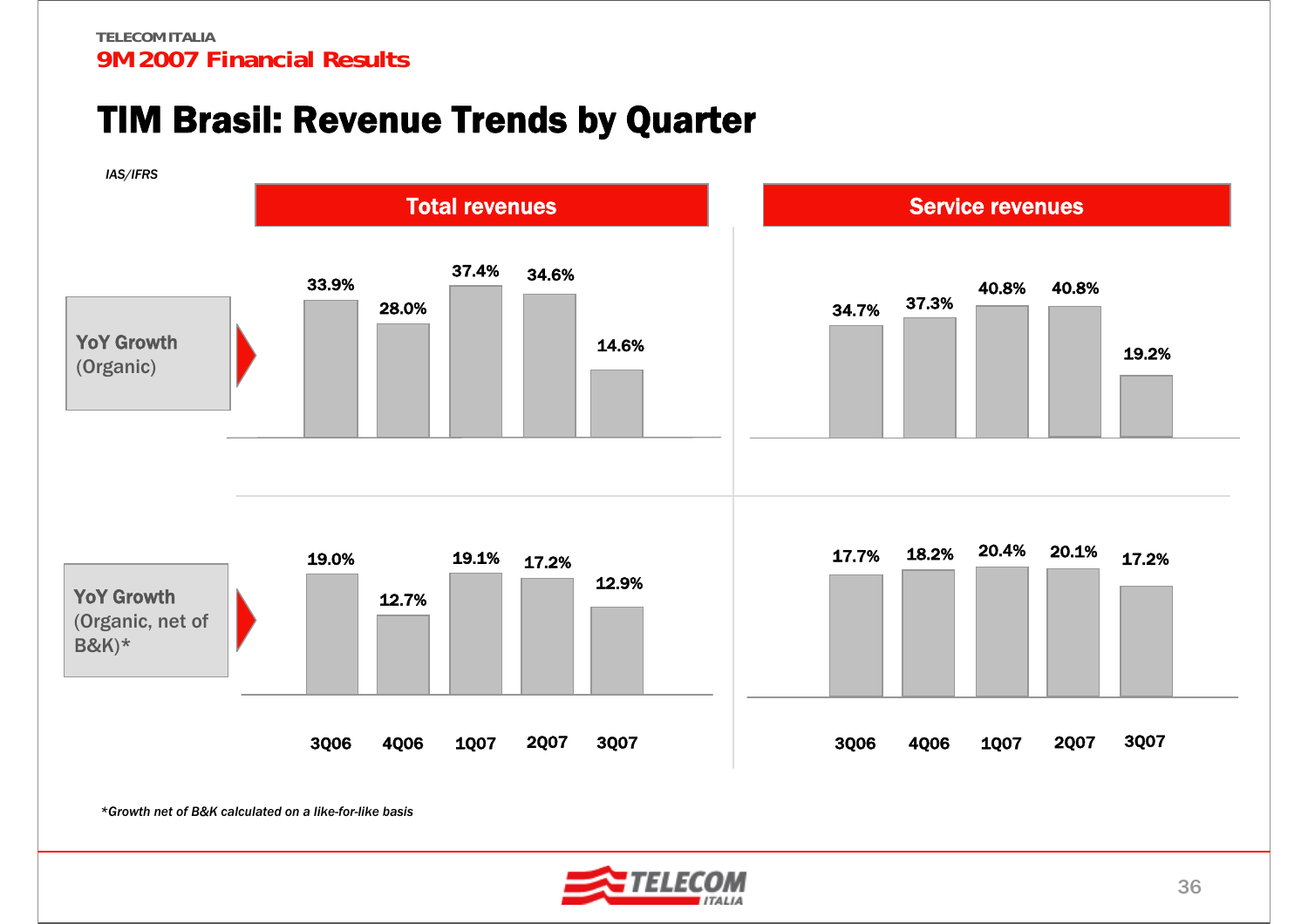# TIM Brasil: EBITDA Trend by Quarter on a like-for-like basis

*IAS/IFRS - Million Reais, %*



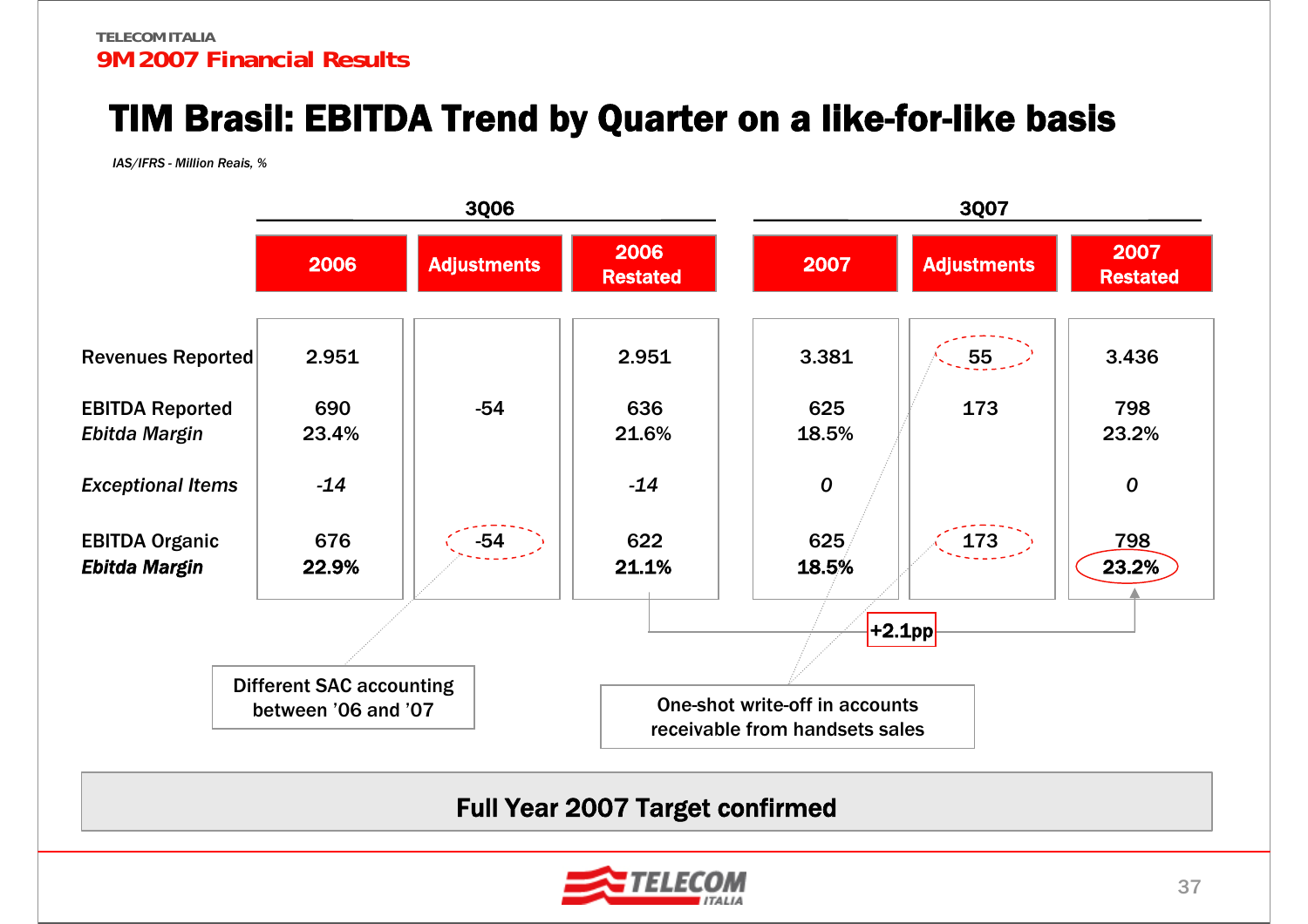# Agenda

9M 2007 business performance:

Domestic

- European BroadBand
- TIM Brasil
- ▶ Appendix

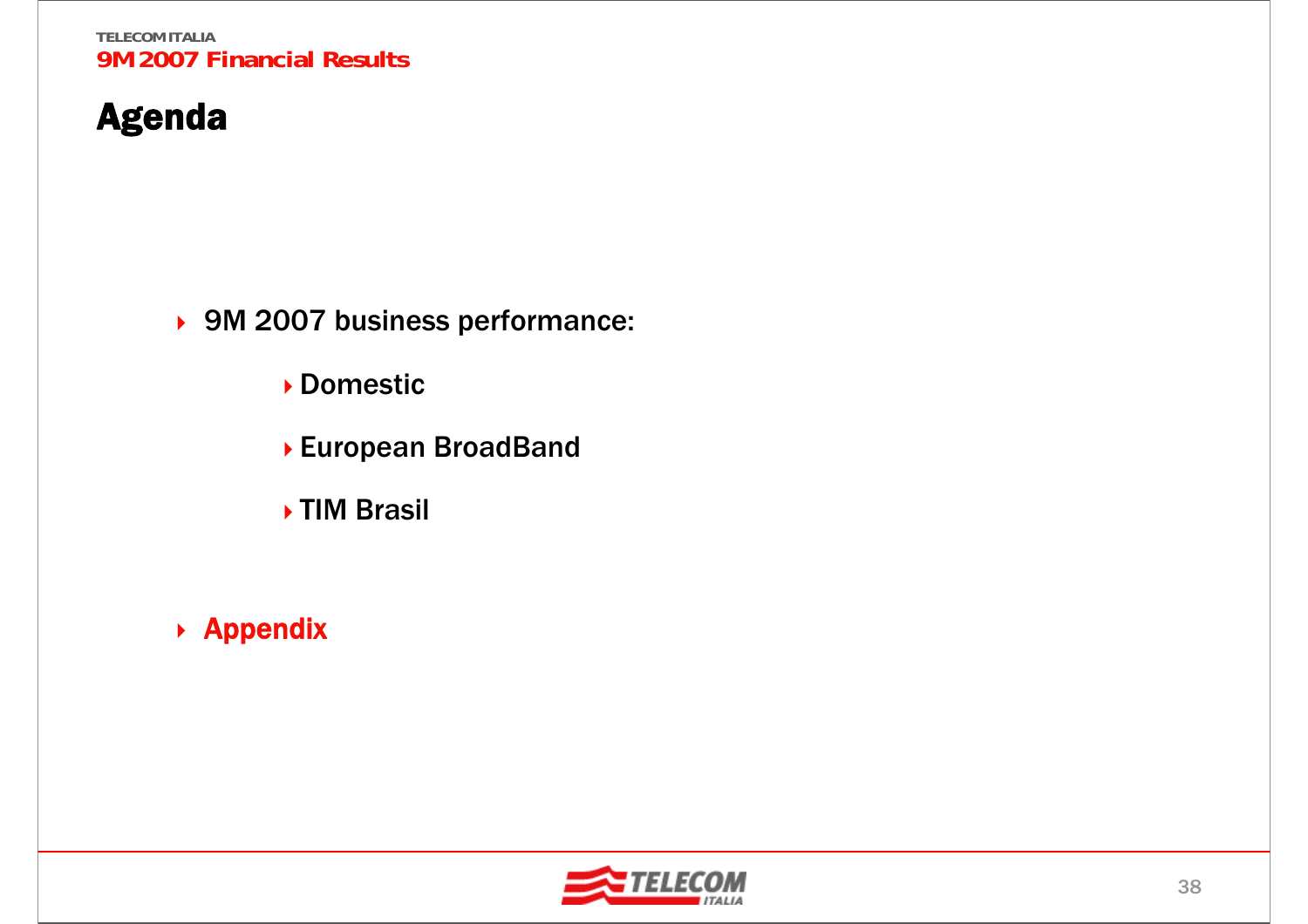### Domestic: Main Results – Organic Trend 9M '07

*Mln. €*



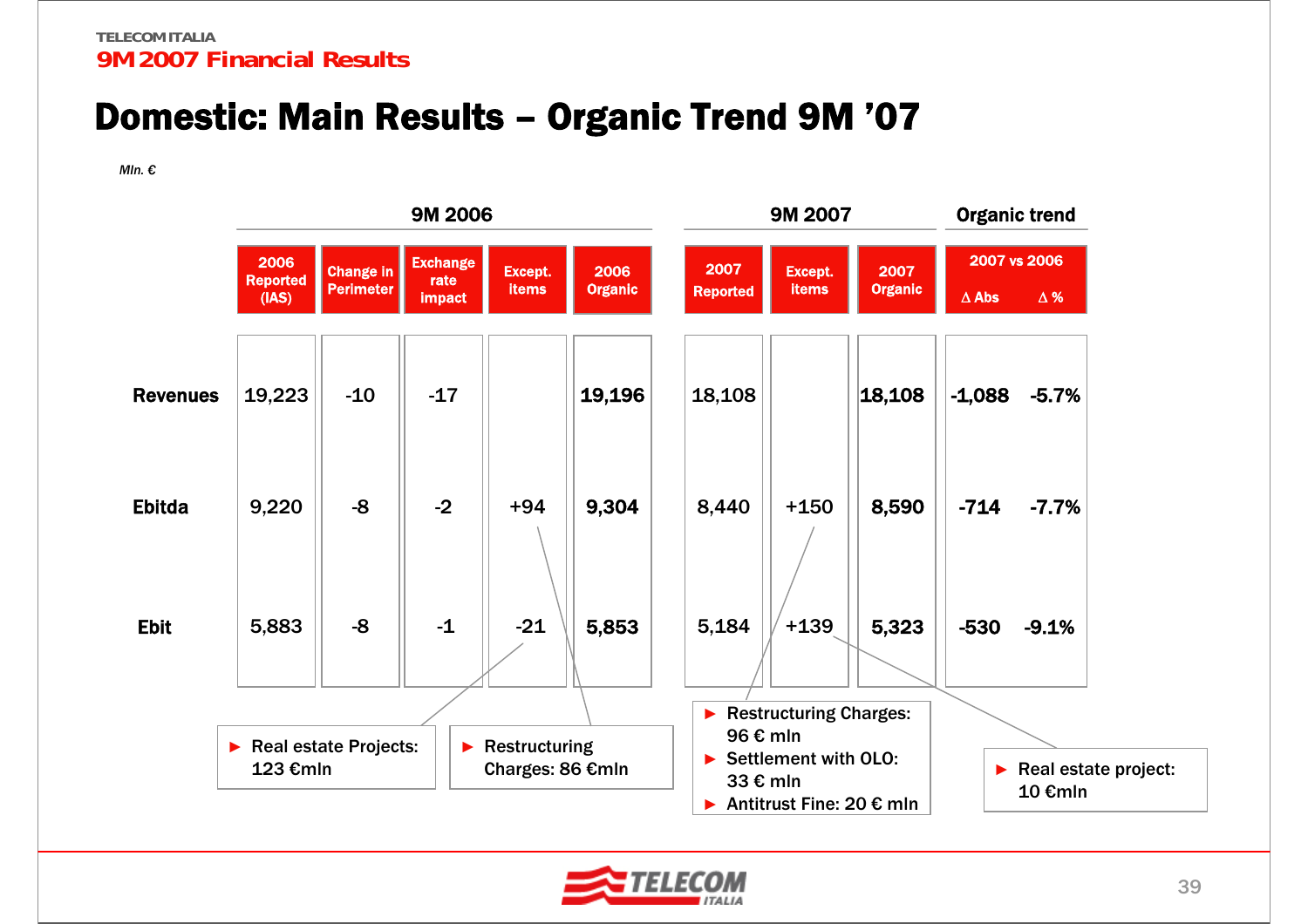### Fixed Access lines

|                                                         | <b>EoY 2003</b> | <b>EoY 2004</b> | <b>EoY 2005</b> | <b>EoY 2006</b> | <b>Sep 2007</b> |
|---------------------------------------------------------|-----------------|-----------------|-----------------|-----------------|-----------------|
| million access                                          |                 |                 |                 |                 |                 |
| <b>TI Wireline Retail Access</b>                        | 23.0            | 22.4            | 21.7            | 20.5            | 19.6            |
| '000 access<br><b>OLO Access (on TI infrastructure)</b> |                 |                 |                 |                 |                 |
| <b>ULL</b>                                              | 510             | 759             | 1,117           | 1,706           | 2,519           |
| <b>Virtual ULL</b>                                      | n.a.            | n.a.            | n.a.            | 254             | 250             |
| Shared Access (ADSL)*                                   | n.a.            | 29              | 141             | 329             | 400             |

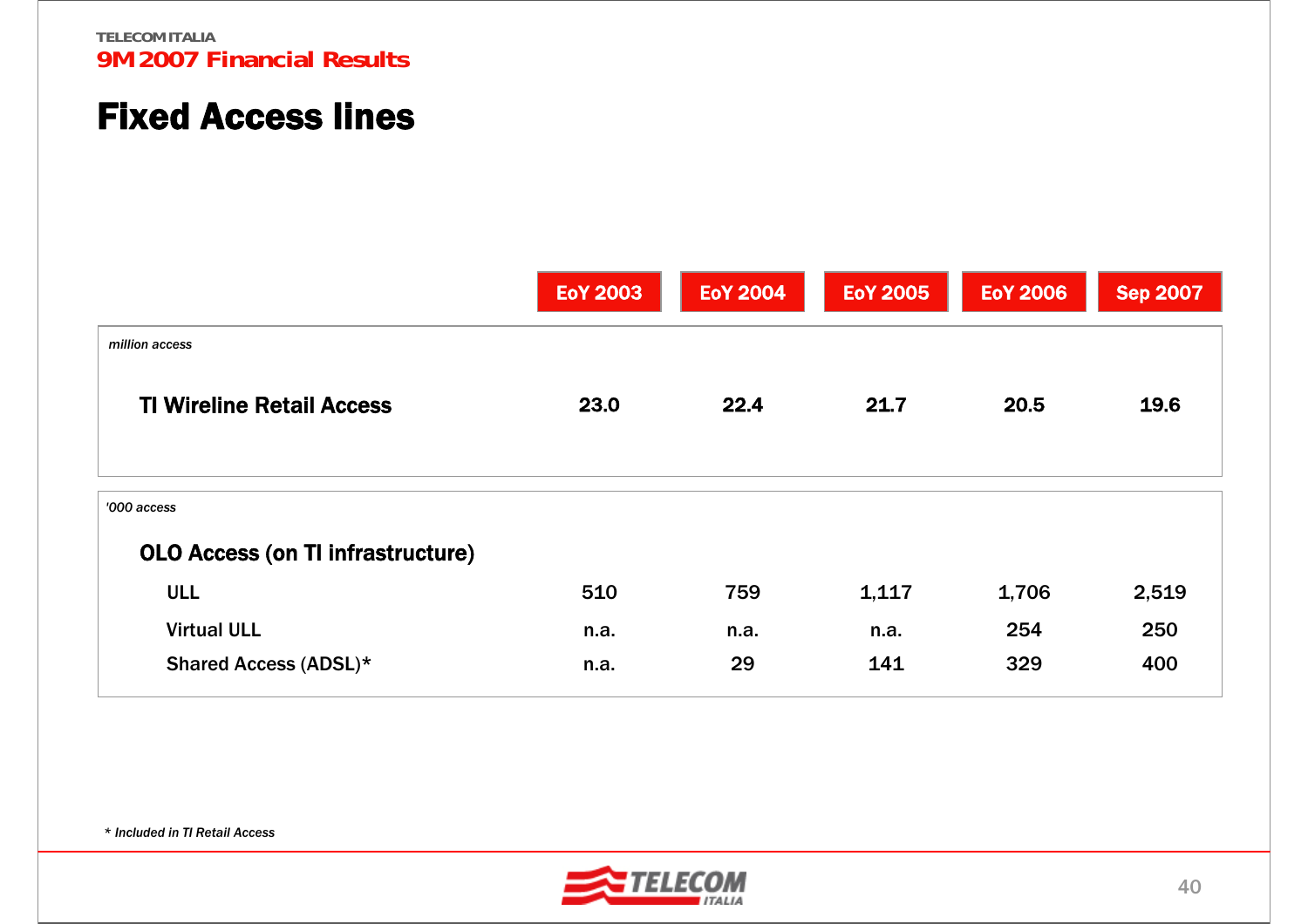### Domestic fixed: Wholesale Services Revenues



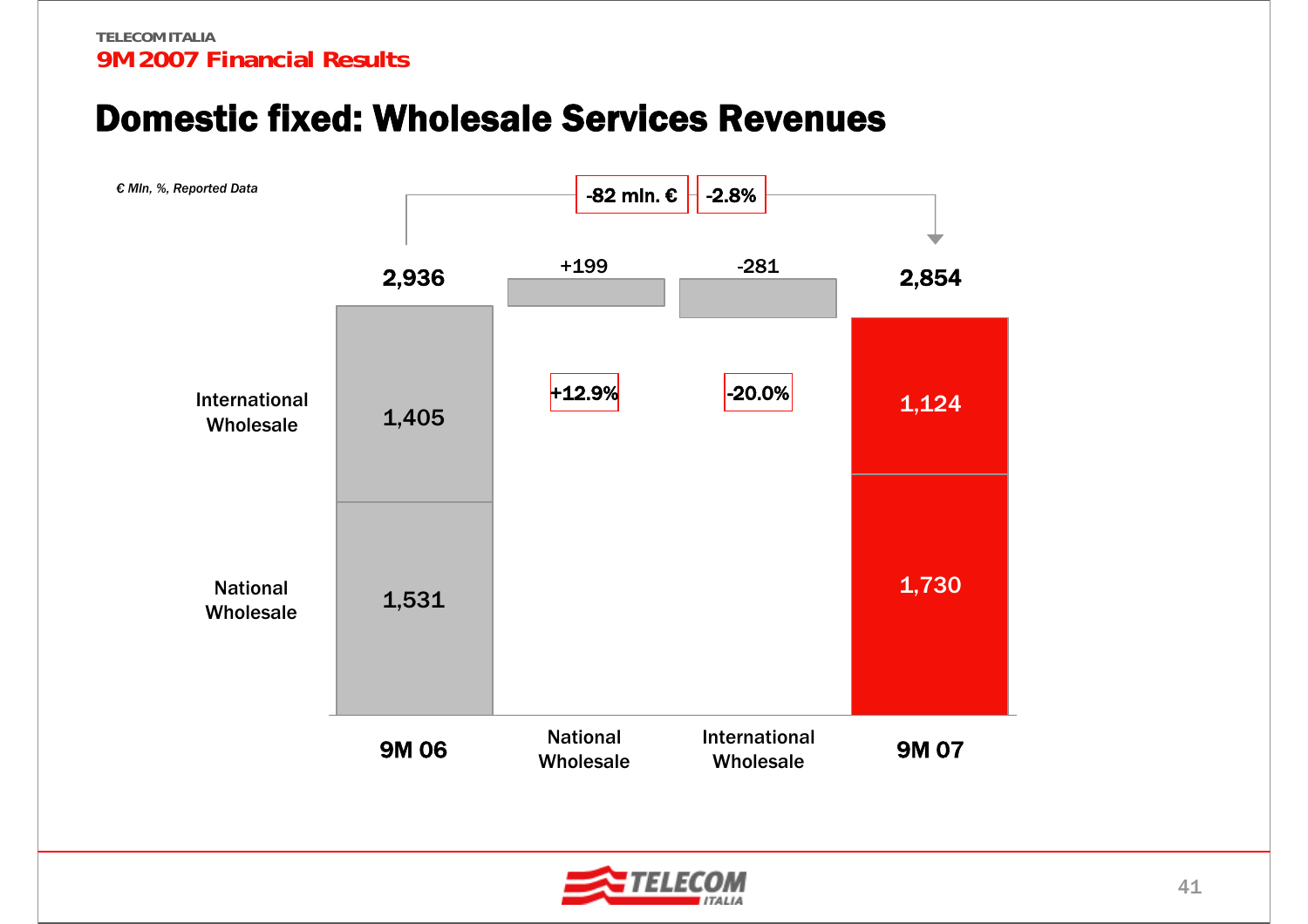### TIM Brasil: Main Results 9M '07 vs '06 Organic Growth in LC

*IAS/IFRS - Million Reais, %*